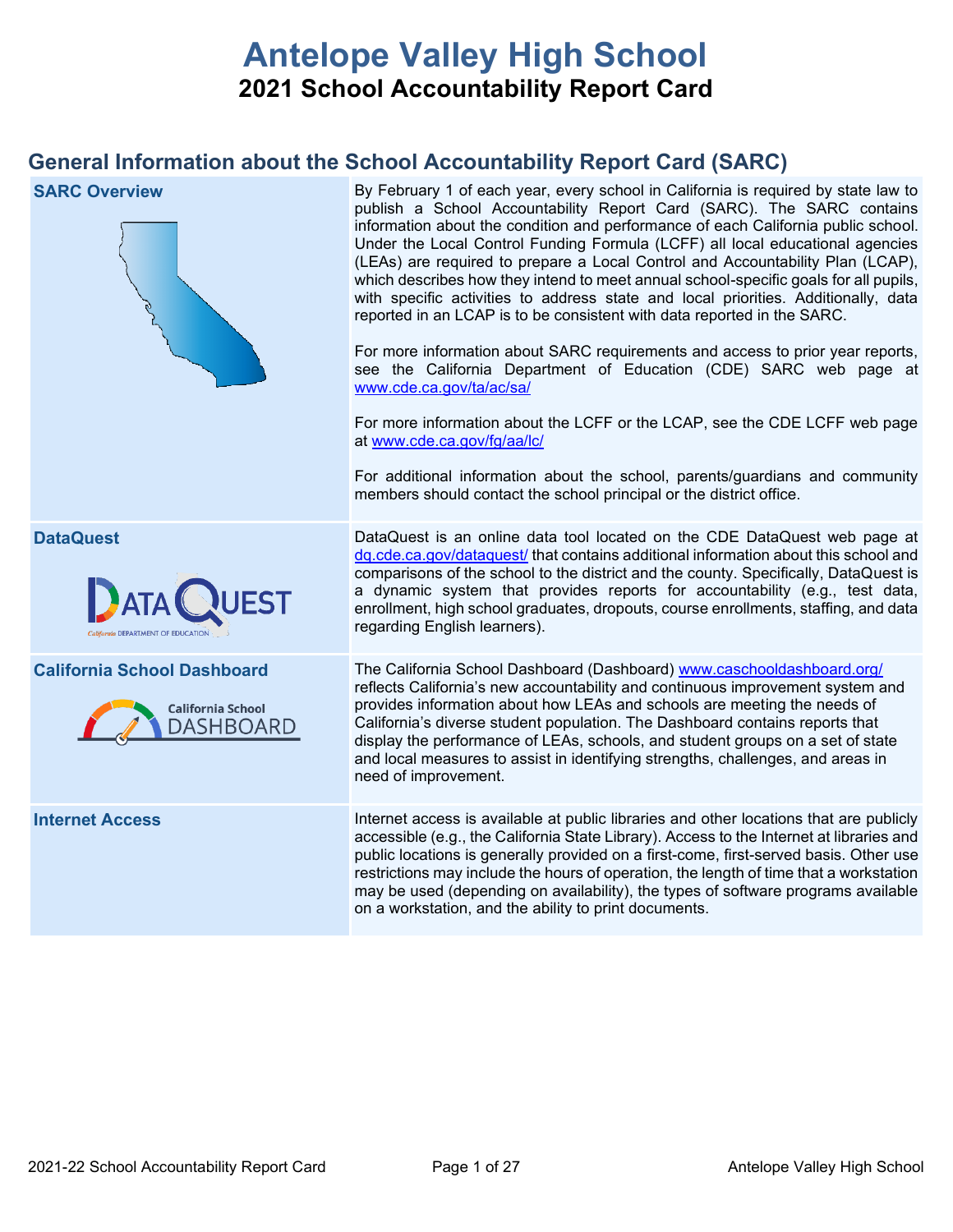### **2021-22 School Contact Information**

| <b>School Name</b>                                 | Antelope Valley High School      |  |  |  |
|----------------------------------------------------|----------------------------------|--|--|--|
| <b>Street</b>                                      | 44900 North Division St.         |  |  |  |
| City, State, Zip                                   | Lancaster, CA 93535              |  |  |  |
| <b>Phone Number</b>                                | $(661)$ 948-8552                 |  |  |  |
| <b>Principal</b>                                   | <b>Eric Stanford</b>             |  |  |  |
| <b>Email Address</b>                               | estanford@avhsd.org              |  |  |  |
| <b>School Website</b>                              | https://www.antelopevalleyhs.org |  |  |  |
| County-District-School (CDS) Code 19 64246 1930213 |                                  |  |  |  |

| 2021-22 District Contact Information |                                            |  |  |  |
|--------------------------------------|--------------------------------------------|--|--|--|
| <b>District Name</b>                 | Antelope Valley Union High School District |  |  |  |
| <b>Phone Number</b>                  | 661-948-7655                               |  |  |  |
| Superintendent                       | Greg Nehen                                 |  |  |  |
| <b>Email Address</b>                 | gnehen@avhsd.org                           |  |  |  |
| <b>District Website Address</b>      | www.avdistrict.org                         |  |  |  |

#### **2021-22 School Overview**

Antelope Valley High School is a comprehensive secondary school educating approximately 1,500 students. The students are of all races, income level, and ability level. We educate each student at the level of support that they need and deserve. In addition to traditional sports and clubs, AVHS provides students many opportunities to be involved. We offer Naval JROTC, the AVID program, an Agriculture program, Dental Program and Green Enterprise Academy.

Antelope Valley High School (AVHS) has a long, proud history as an academic institution serving the educational needs of all students. AVHS first opened in 1912, serving an area of more than 2,000 square miles. Through the years, the student population has reflected the community in which it is located. Originally a rich agricultural area, the community has evolved into one primarily supported by aerospace development companies. The population is currently in transition from one based in aerospace to one supported by a number of small companies engaged in light industry.

#### Mission Statement:

AVHS provides an academically rigorous learning environment that promotes creativity and builds meaningful relationships in order to develop complex critical thinking skills necessary to be successful in the 21st century.

#### AVHS Vision Statement:

Students at AVHS recognize their capacity to contribute to their community and are prepared to pursue a clear post-secondary plan developed and supported throughout their high school experience.

#### Partnerships:

In an effort to increase student engagement in rigorous instruction and positively impact academic learning time, AVHS has partnered with multiple companies such as, Catapult Learning, Google, and DigiCoach to provide and strengthen teaching, coaching and leadership skills.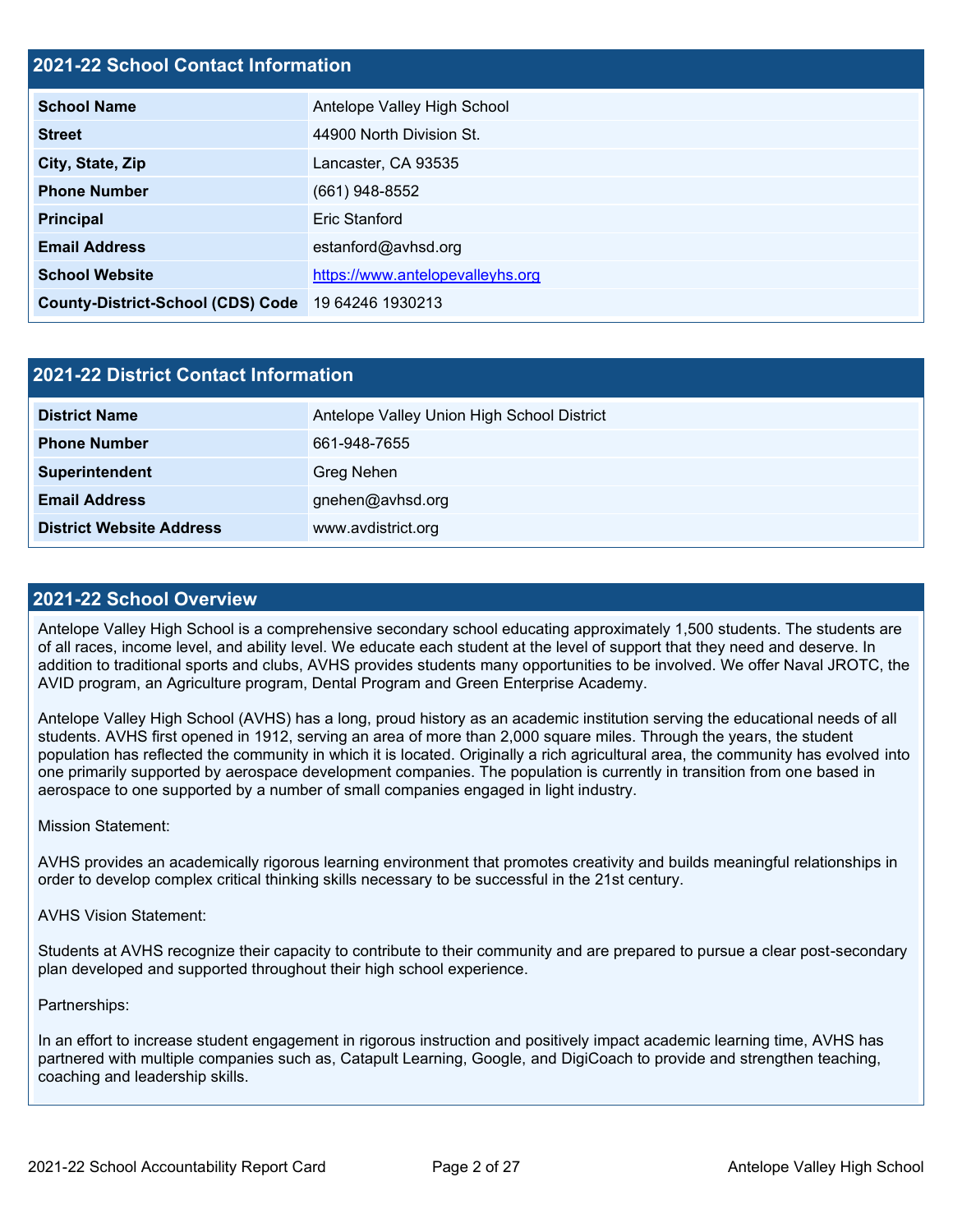## **About this School**

| 2020-21 Student Enrollment by Grade Level |                           |  |  |  |
|-------------------------------------------|---------------------------|--|--|--|
| <b>Grade Level</b>                        | <b>Number of Students</b> |  |  |  |
| Grade 9                                   | 414                       |  |  |  |
| Grade 10                                  | 406                       |  |  |  |
| Grade 11                                  | 263                       |  |  |  |
| Grade 12                                  | 364                       |  |  |  |
| <b>Total Enrollment</b>                   | 1,447                     |  |  |  |

### **2020-21 Student Enrollment by Student Group**

| <b>Student Group</b>                   | <b>Percent of Total Enrollment</b> |
|----------------------------------------|------------------------------------|
| American Indian or Alaska Native       | 0.3                                |
| Asian                                  | 0.1                                |
| <b>Black or African American</b>       | 27.4                               |
| <b>Filipino</b>                        | 0.5                                |
| <b>Hispanic or Latino</b>              | 61.6                               |
| Native Hawaiian or Pacific Islander    | 0.3                                |
| <b>Two or More Races</b>               | 4.8                                |
| <b>White</b>                           | 4.9                                |
| <b>English Learners</b>                | 13.5                               |
| <b>Foster Youth</b>                    | 2.4                                |
| <b>Homeless</b>                        | 0.6                                |
| <b>Socioeconomically Disadvantaged</b> | 89.5                               |
| <b>Students with Disabilities</b>      | 25                                 |

## **A. Conditions of Learning State Priority: Basic**

The SARC provides the following information relevant to the State priority: Basic (Priority 1):

- Degree to which teachers are appropriately assigned and fully credentialed in the subject area and for the pupils they are teaching;
- Pupils have access to standards-aligned instructional materials; and
- School facilities are maintained in good repair

Note: For more information refer to the Updated Teacher Equity Definitions web page at<https://www.cde.ca.gov/pd/ee/teacherequitydefinitions.asp>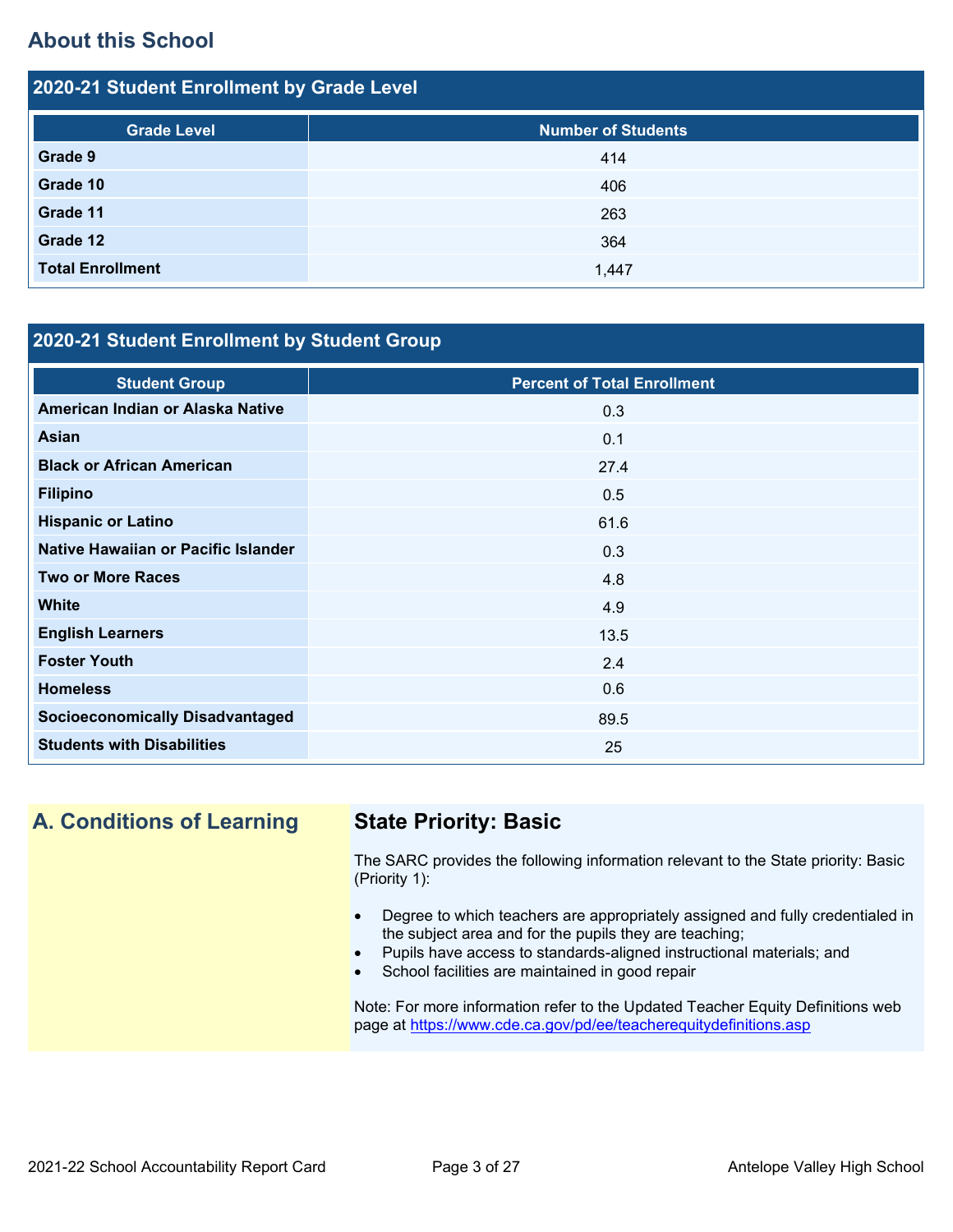| <b>2019-20 Teacher Preparation and Placement</b>                                                |         |  |  |
|-------------------------------------------------------------------------------------------------|---------|--|--|
| <b>Authorization/Assignment</b>                                                                 | 2019-20 |  |  |
| Fully (Preliminary or Clear) Credentialed for Subject and Student Placement (properly assigned) |         |  |  |
| <b>Intern Credential Holders Properly Assigned</b>                                              |         |  |  |
| Teachers Without Credentials and Misassignments ("ineffective" under ESSA)                      |         |  |  |
| Credentialed Teachers Assigned Out-of-Field ("out-of-field" under ESSA)                         |         |  |  |
| <b>Unknown</b>                                                                                  |         |  |  |
| <b>Total Teaching Positions</b>                                                                 |         |  |  |

Note: The data in this table is based on Full Time Equivalent (FTE) status. One FTE equals one staff member working full time; one FTE could also represent two staff members who each work 50 percent of full time. Additionally, an assignment is defined as a position that an educator is assigned to based on setting, subject, and grade level. An authorization is defined as the services that an educator is authorized to provide to students.

# **2019-20 Teachers Without Credentials and Misassignments (considered "ineffective" under ESSA) Authorization/Assignment 2019-20 Permits and Waivers Misassignments Vacant Positions Total Teachers Without Credentials and Misassignments**

| 2019-20 Credentialed Teachers Assigned Out-of-Field (considered "out-of-field" under ESSA) |         |  |
|--------------------------------------------------------------------------------------------|---------|--|
| Indicator                                                                                  | 2019-20 |  |
| <b>Credentialed Teachers Authorized on a Permit or Waiver</b>                              |         |  |

**Local Assignment Options**

**Total Out-of-Field Teachers**

| 2019-20 Class Assignments                                                                                                                           |         |
|-----------------------------------------------------------------------------------------------------------------------------------------------------|---------|
| Indicator                                                                                                                                           | 2019-20 |
| <b>Misassignments for English Learners</b><br>(a percentage of all the classes with English learners taught by teachers that are misassigned)       |         |
| No credential, permit or authorization to teach<br>(a percentage of all the classes taught by teachers with no record of an authorization to teach) |         |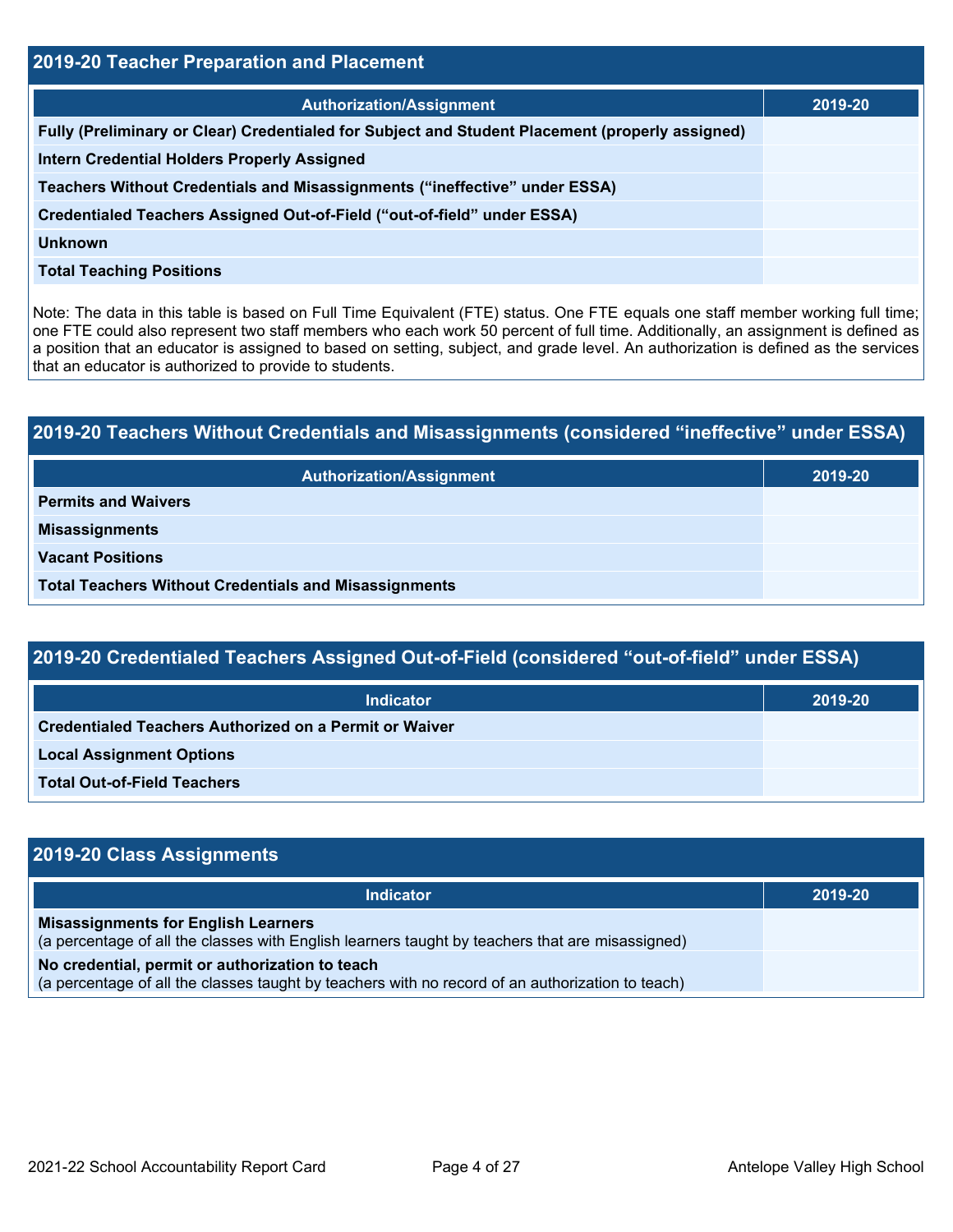## **2021-22 Quality, Currency, Availability of Textbooks and Other Instructional Materials**

#### **Year and month in which the data were collected** December 2021

| <b>Subject</b>                    | Textbooks and Other Instructional Materials/year of<br><b>Adoption</b>                                                                                                                                                                                                                                                                                                                                                                                                                                                                                                                                                                                                                         | <b>From</b><br><b>Most</b><br><b>Recent</b><br><b>Adoption</b> | <b>Percent</b><br><b>Students</b><br><b>Lacking Own</b><br><b>Assigned</b><br><b>Copy</b> |
|-----------------------------------|------------------------------------------------------------------------------------------------------------------------------------------------------------------------------------------------------------------------------------------------------------------------------------------------------------------------------------------------------------------------------------------------------------------------------------------------------------------------------------------------------------------------------------------------------------------------------------------------------------------------------------------------------------------------------------------------|----------------------------------------------------------------|-------------------------------------------------------------------------------------------|
| <b>Reading/Language Arts</b>      | SpringBoard California English Language Arts Grade 9<br>Student Edition/2017<br>SpringBoard California English Language Arts Grade 10<br>Student Edition/2017<br>SpringBoard California English Language Arts Grade 11<br>Student Edition/2017<br>SpringBoard California English Language Arts Grade 12<br>Student Edition/2017<br>SpringBoard California English Language Development<br>Grade 9 Student Edition/2017<br>SpringBoard California English Language Development<br>Grade 10 Student Edition/2017<br>SpringBoard California English Language Development<br>Grade 11 Student Edition/2017<br>SpringBoard California English Language Development<br>Grade 12 Student Edition/2017 | Yes                                                            | 0%                                                                                        |
| <b>Mathematics</b>                | Houghton Mifflin Harcourt Big Ideas Algebra/2016<br>Houghton Mifflin Harcourt Big Ideas Geometry/2016<br>Houghton Mifflin Harcourt Big Ideas Algebra 2/2016<br>Algebra & Trigonometry: Structure and Method-Book 2/2002<br>Trigonometry<br>Calculus: A New Horizon / 2008                                                                                                                                                                                                                                                                                                                                                                                                                      | Yes                                                            | 0%                                                                                        |
| <b>Science</b>                    | World of Chemistry / 2002<br>Earth Science: Geology, the Environment, and the Universe /<br>2003<br>Biology / 2002<br>Physics: Principles and Problems / 2002                                                                                                                                                                                                                                                                                                                                                                                                                                                                                                                                  | Yes                                                            | 0%                                                                                        |
| <b>History-Social Science</b>     | Economics: Principles of Economics & Principles of American<br>Democracy/2019<br>Civics: Principles of American Democracy/2019<br>World History: Democracy/World History, Culture, &<br>Geography: The Modern World/2019<br>US History: United States History & Geography: Continuity &<br>Change/2019                                                                                                                                                                                                                                                                                                                                                                                         | Yes                                                            | 0%                                                                                        |
| <b>Foreign Language</b>           | French/ EntreCultures Levels 1, 2, and 3 / 2020<br>Spanish / ¡Avancemos! 1 / 2008<br>Spanish / ¡Avancemos! 2 / 2008<br>Spanish / ¡Avancemos! 3 / 2008                                                                                                                                                                                                                                                                                                                                                                                                                                                                                                                                          | Yes                                                            | 0%                                                                                        |
| <b>Health</b>                     | Glencoe Health: A Guide to Wellness / 2001                                                                                                                                                                                                                                                                                                                                                                                                                                                                                                                                                                                                                                                     | Yes                                                            | 0%                                                                                        |
| <b>Visual and Performing Arts</b> | Instrumental: Essential Elements / 2000<br>Music First / 2000<br>Exploring Photography / 2000<br>The Photographic Eye / 2000                                                                                                                                                                                                                                                                                                                                                                                                                                                                                                                                                                   | Yes                                                            | 0%                                                                                        |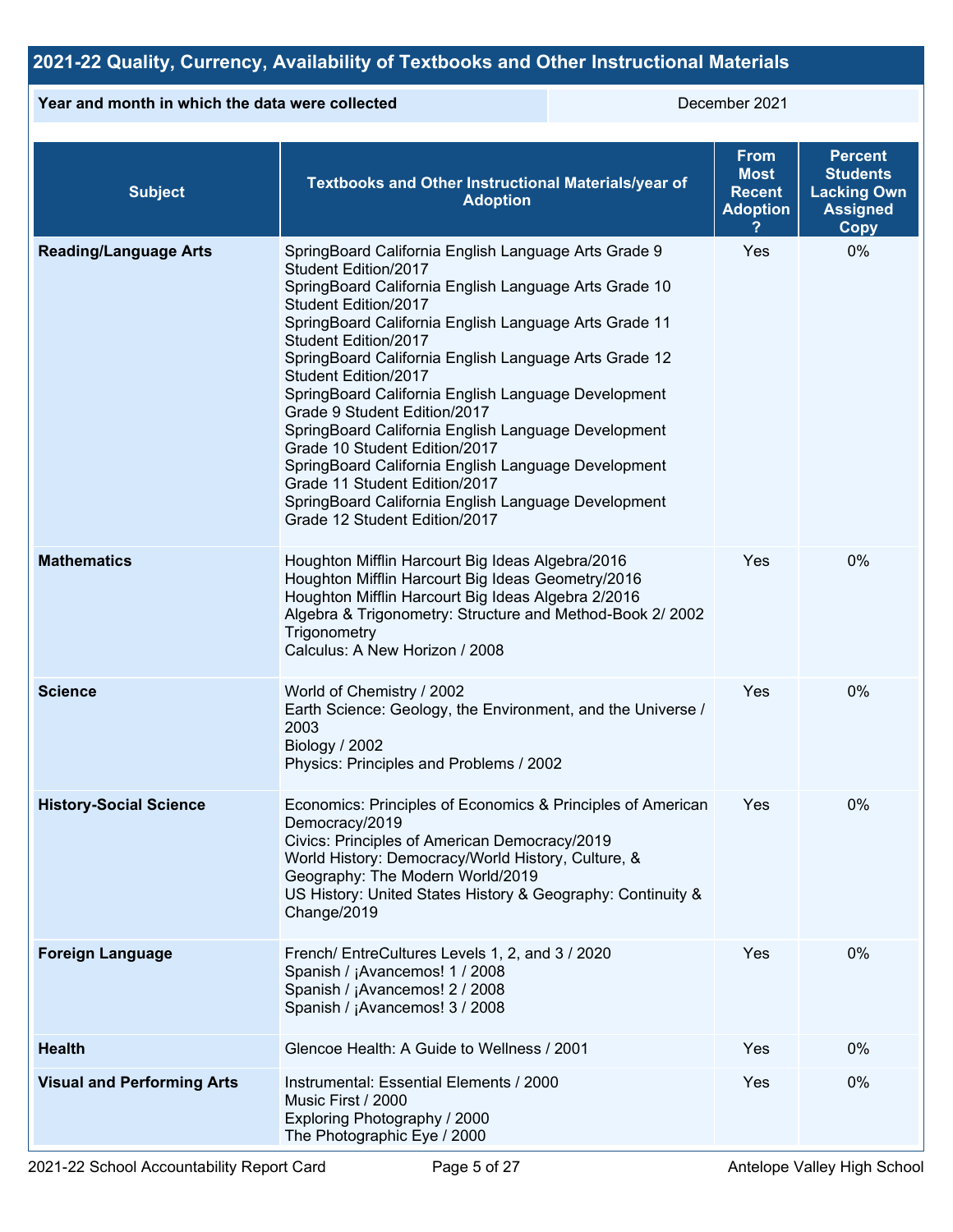|                 | Theatre: Art in Action / 2000<br>Music / 2000<br>Symphonic Band Technique / 2000               |     |    |
|-----------------|------------------------------------------------------------------------------------------------|-----|----|
| $(grades 9-12)$ | <b>Science Laboratory Equipment</b> All labs are fully equipped with the appropriate materials | Yes | 0% |

#### **School Facility Conditions and Planned Improvements**

Ours is a "Historic" facility—the oldest within the District, dating back to 1912. The District continues to support us with school site improvement funds. Over the last five years, with District fiscal support, additional surveillance cameras were installed (with more anticipated for 2020), resurfacing of the front parking lots, and a new stadium parking lot, with solar panels, was resurfaced. Library renovations were made in 2016 and have provided opportunities for students to obtain the additional support they need in order to be successful. Wireless ports were put in every classroom to increase technology access. Through the District mini-grant application process, an additional \$240,000.00 of funding was approved to purchase Chromebooks, Chromebook carts, and Promethean boards, serving upwards of 60 classrooms. These purchases have enabled us to provide 1:1 technology for our students. Our 3 computer labs have been updated with new computers and technology. A Visual Imagery space was created to support our VAPA Program and Yearbook development. The school has complied with Williams Legislation in regard to facilities. School improvements are ongoing as evidenced by the recent remodeling of our Green Enterprise Maker Space Lab, which allows students to collaborate across the curriculum. An interactive lab was created to support multi-class student collaboration. The lab includes Chromebooks, an active panel, white boards, and mini-bits white boards. A new Student Support Center was designed to provide students with social/emotional, behavioral, and academic supports through PBIS (mentors, framework, and supplemental instruction). AVHS also renovated the Lope Center to provide an additional space for counseling, college and career readiness, guest speakers, and educational workshops.

The attendance office has been renovated and moved to the North end of the admin building, allowing for outdoor window access for parents. The admin building has been reorganized to move the AP secretary and data tech offices across the hall from the Assistant Principal on the South end of the admin building, and the accountant was moved to a more central location in the admin building.

New renovations include the Associated Student Body classroom and store, and a brand new Alternative Education Center. AVHS has had major painting completed across the campus and new signage. Future renovations include a drama room location 234 and an outdoor fitness center.

| Year and month of the most recent FIT report | 11/19/2021 |
|----------------------------------------------|------------|
|                                              |            |

**System Inspected Rate Good Rate Rate Fair Poor Repair Needed and Action Taken or Planned Systems:** Gas Leaks, Mechanical/HVAC, Sewer X **Interior:** Interior Surfaces X Room 108: #4 stained ceiling tile Room 225: #4 floor tile Room 311: #4 floor tiles Room 835: #4 wall tear Repairs to be rectified. **Cleanliness:** Overall Cleanliness, Pest/Vermin Infestation X Room AG-1: #5 clutter Repairs to be rectified.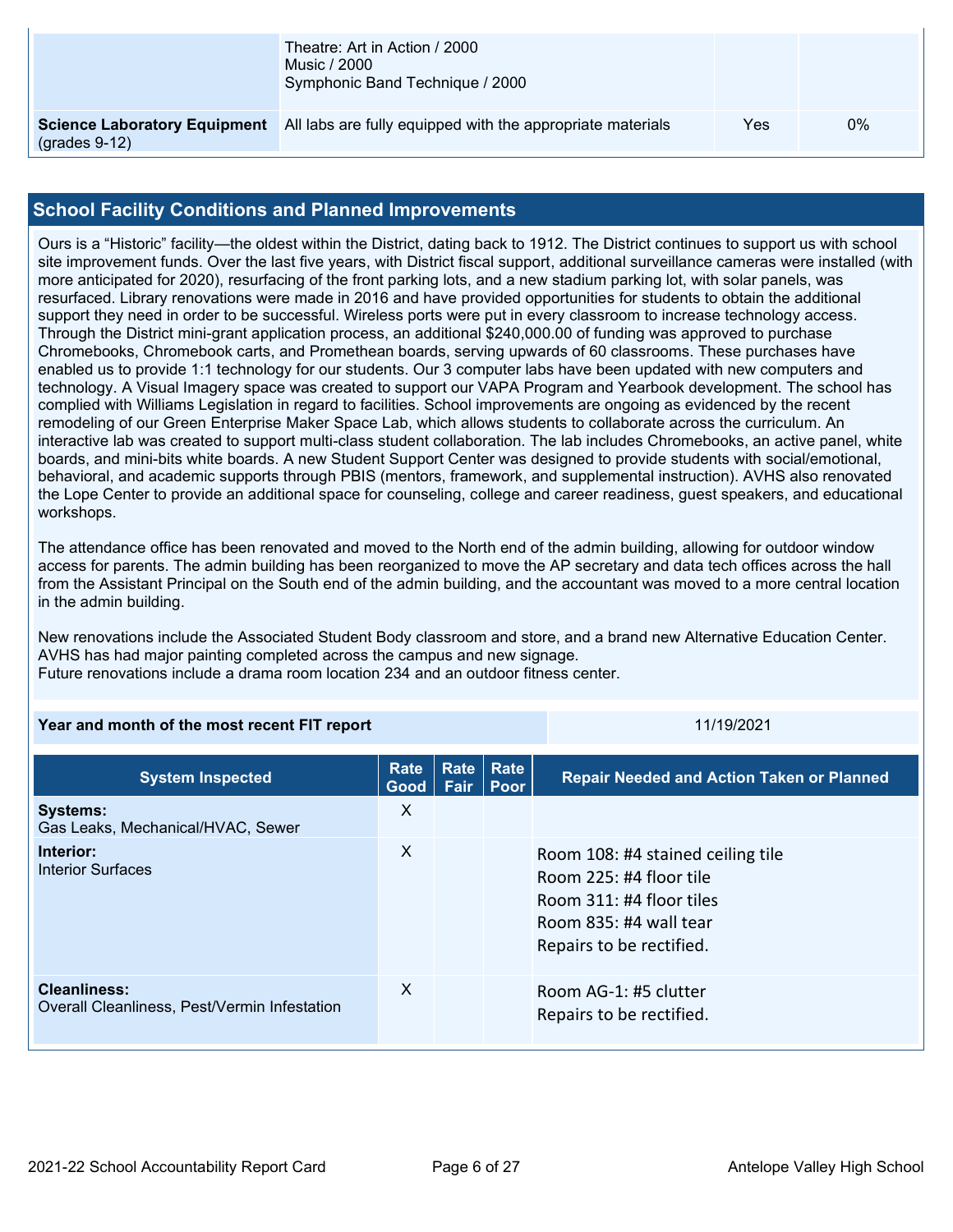| <b>School Facility Conditions and Planned Improvements</b>             |         |  |                                                                                                                                                                                                                                |  |
|------------------------------------------------------------------------|---------|--|--------------------------------------------------------------------------------------------------------------------------------------------------------------------------------------------------------------------------------|--|
| <b>Electrical</b>                                                      | $\sf X$ |  | Library: #7 lights, #11 concrete patch<br>Room 123: #7 light is out<br>Room 211: #7 two lights out<br>Room 221: #7 light<br>Room 223: #7 light<br>Room 233: #7 lights<br>Room 824: #7 2 lights out<br>Repairs to be rectified. |  |
| <b>Restrooms/Fountains:</b><br>Restrooms, Sinks/ Fountains             | X       |  |                                                                                                                                                                                                                                |  |
| Safety:<br>Fire Safety, Hazardous Materials                            | X       |  | Boys Locker Room: #10 two exit light fixture<br>vandalized<br>Repairs to be rectified.                                                                                                                                         |  |
| <b>Structural:</b><br><b>Structural Damage, Roofs</b>                  | X       |  |                                                                                                                                                                                                                                |  |
| External:<br>Playground/School Grounds, Windows/<br>Doors/Gates/Fences | X       |  | Library: #7 lights, #11 concrete patch<br>Room 129: #15 door closure<br>Room 330: #14 concrete patch<br>Room 820: #14 concrete patch<br>Repairs to be rectified.                                                               |  |

| <b>Overall Facility Rate</b> |      |      |      |  |  |
|------------------------------|------|------|------|--|--|
| <b>Exemplary</b>             | Good | Fair | Poor |  |  |
|                              |      |      |      |  |  |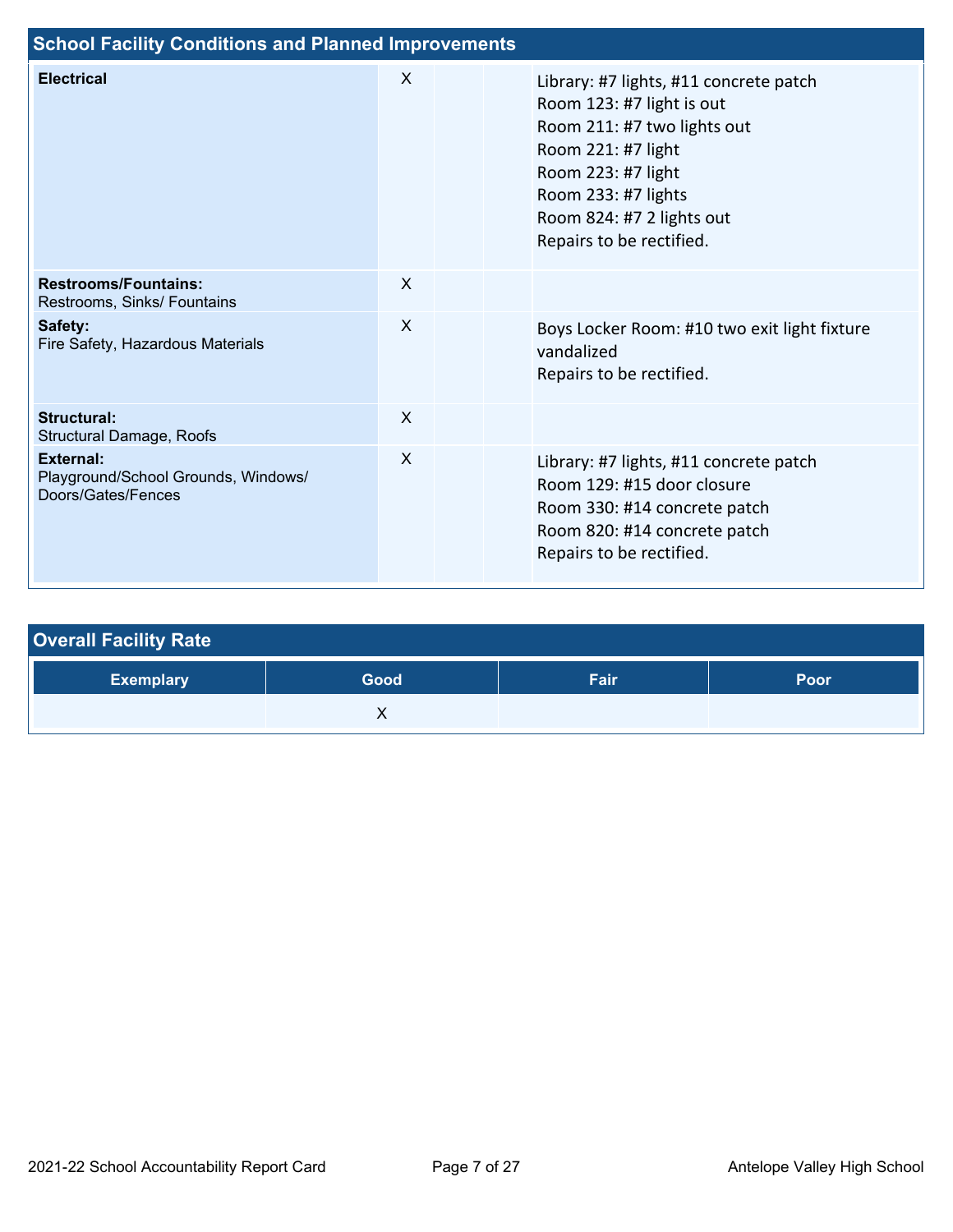## **B. Pupil Outcomes State Priority: Pupil Achievement**

The SARC provides the following information relevant to the State priority: Pupil Achievement (Priority 4):

#### **Statewide Assessments**

(i.e., California Assessment of Student Performance and Progress [CAASPP] System includes the Smarter Balanced Summative Assessments for students in the general education population and the California Alternate Assessments [CAAs] for English language arts/literacy [ELA] and mathematics given in grades three through eight and grade eleven. Only eligible students may participate in the administration of the CAAs. CAAs items are aligned with alternate achievement standards, which are linked with the Common Core State Standards [CCSS] for students with the most significant cognitive disabilities).

The CAASPP System encompasses the following assessments and student participation requirements:

- 1. **Smarter Balanced Summative Assessments and CAAs for ELA** in grades three through eight and grade eleven.
- 2. **Smarter Balanced Summative Assessments and CAAs for mathematics** in grades three through eight and grade eleven.
- 3. **California Science Test (CAST) and CAAs for Science** in grades five, eight, and once in high school (i.e., grade ten, eleven, or twelve).

#### **SARC Reporting in the 2020-2021 School Year Only**

Where the most viable option, LEAs were required to administer the statewide summative assessment in ELA and mathematics. Where a statewide summative assessment was not the most viable option for the LEA (or for one or more gradelevel[s] within the LEA) due to the pandemic, LEAs were allowed to report results from a different assessment that met the criteria established by the State Board of Education (SBE) on March 16, 2021. The assessments were required to be:

- Aligned with CA CCSS for ELA and mathematics;
- Available to students in grades 3 through 8, and grade 11; and
- Uniformly administered across a grade, grade span, school, or district to all eligible students.

#### **Options**

Note that the CAAs could only be administered in-person following health and safety requirements. If it was not viable for the LEA to administer the CAAs in person with health and safety guidelines in place, the LEA was directed to not administer the tests. There were no other assessment options available for the CAAs. Schools administered the Smarter Balanced Summative Assessments for ELA and mathematics, other assessments that meet the SBE criteria, or a combination of both, and they could only choose one of the following:

- Smarter Balanced ELA and mathematics summative assessments;
- Other assessments meeting the SBE criteria; or
- Combination of Smarter Balanced ELA and mathematics summative assessments and other assessments.

The percentage of students who have successfully completed courses that satisfy the requirements for entrance to the University of California and the California State University, or career technical education sequences or programs of study.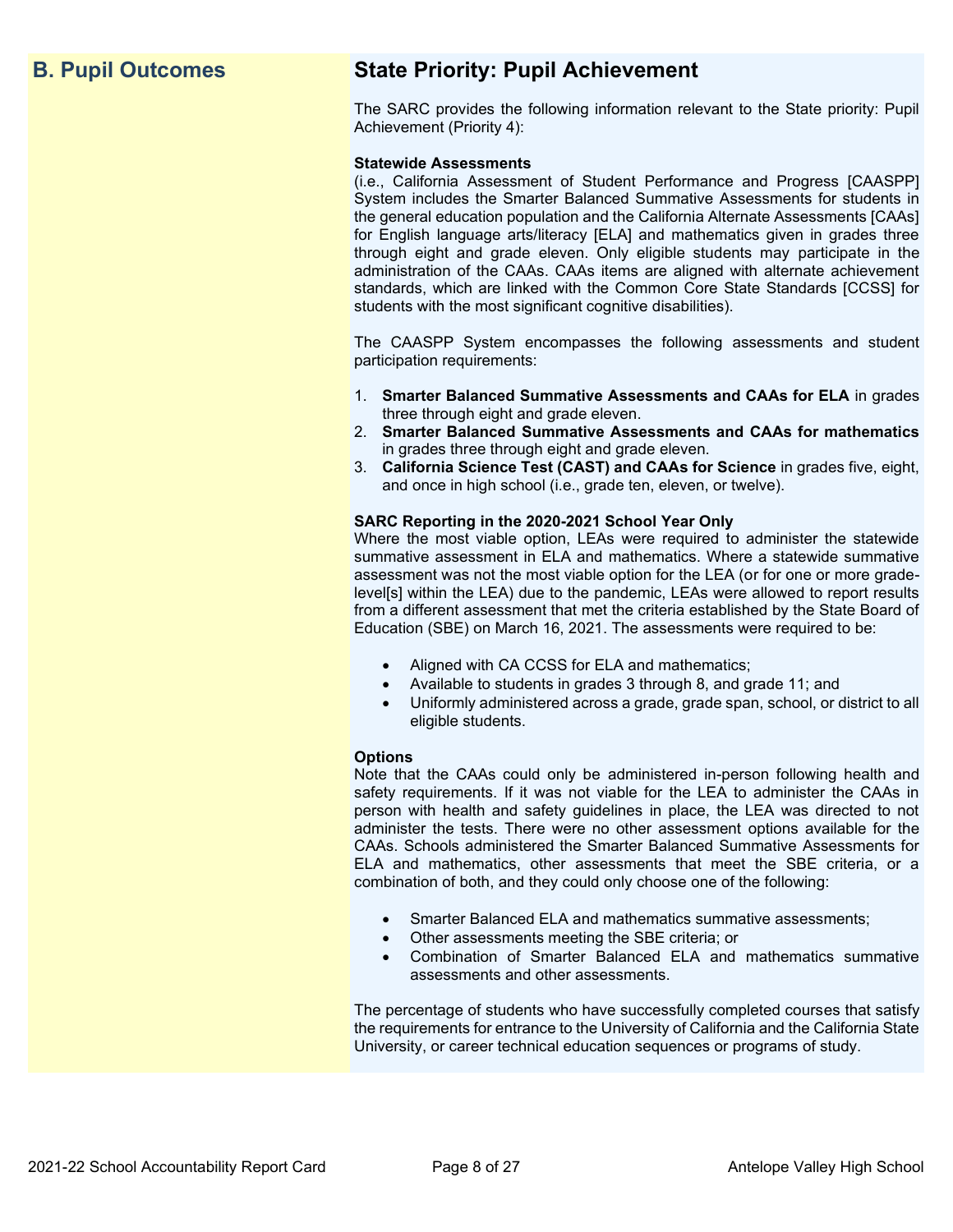#### **Percentage of Students Meeting or Exceeding the State Standard on CAASPP**

This table displays CAASPP test results in ELA and mathematics for all students grades three through eight and grade eleven taking and completing a state-administered assessment.

The 2019-2020 data cells with N/A values indicate that the 2019-2020 data are not available due to the COVID-19 pandemic and resulting summative test suspension. The Executive Order N-30-20 was issued which waived the assessment, accountability, and reporting requirements for the 2019-2020 school year.

The 2020-2021 data cells have N/A values because these data are not comparable to other year data due to the COVID-19 pandemic during the 2020-2021 school year. Where the CAASPP assessments in ELA and/or mathematics is not the most viable option, the LEAs were allowed to administer local assessments. Therefore, the 2020-2021 data between school years for the school, district, state are not an accurate comparison. As such, it is inappropriate to compare results of the 2020-2021 school year to other school years.

| Subject                                                              | <b>School</b><br>2019-20 | <b>School</b><br>2020-21 | <b>District</b><br>2019-20 | <b>District</b><br>2020-21 | <b>State</b><br>2019-20 | <b>State</b><br>2020-21 |
|----------------------------------------------------------------------|--------------------------|--------------------------|----------------------------|----------------------------|-------------------------|-------------------------|
| <b>English Language Arts/Literacy</b><br>$\left($ grades 3-8 and 11) | N/A                      | N/A                      | N/A                        | N/A                        | N/A                     | N/A                     |
| <b>Mathematics</b><br>$(grades 3-8 and 11)$                          | N/A                      | N/A                      | N/A                        | N/A                        | N/A                     | N/A                     |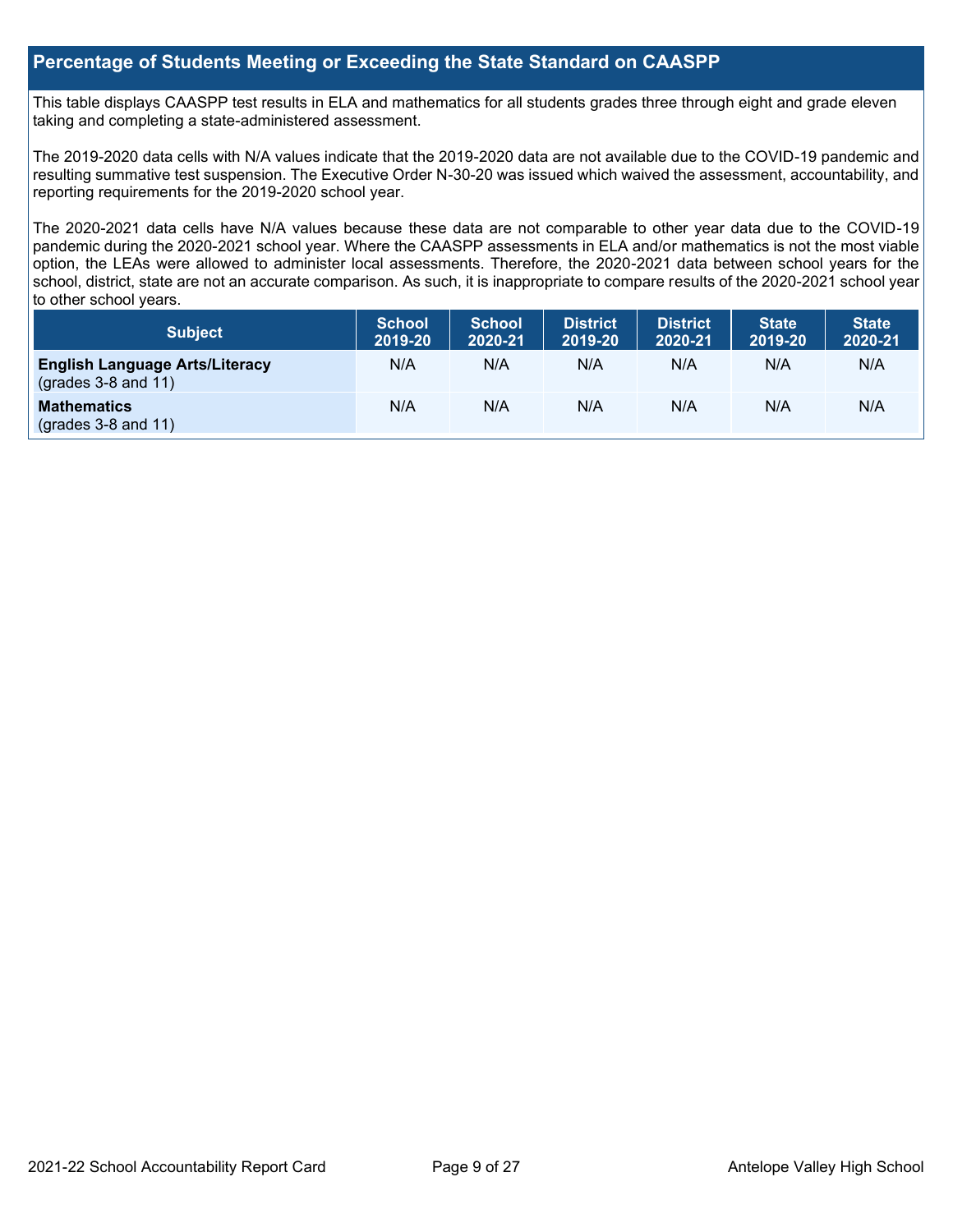#### **2020-21 CAASPP Test Results in ELA by Student Group**

This table displays CAASPP test results in ELA by student group for students grades three through eight and grade eleven taking and completing a state-administered assessment. The CDE will populate this table for schools in cases where the school administered the CAASPP assessment. In cases where the school administered a local assessment instead of CAASPP, the CDE will populate this table with "NT" values, meaning this school did not test students using the CAASPP. See the local assessment(s) table for more information.

| <b>CAASPP</b><br><b>Student Groups</b>               | <b>CAASPP</b><br><b>Total</b><br><b>Enrollment</b> | <b>CAASPP</b><br><b>Number</b><br><b>Tested</b> | <b>CAASPP</b><br><b>Percent</b><br><b>Tested</b> | <b>CAASPP</b><br><b>Percent</b><br><b>Not Tested</b> | <b>CAASPP</b><br><b>Percent</b><br>Met or<br><b>Exceeded</b> |
|------------------------------------------------------|----------------------------------------------------|-------------------------------------------------|--------------------------------------------------|------------------------------------------------------|--------------------------------------------------------------|
| <b>All Students</b>                                  | 252                                                | <b>NT</b>                                       | <b>NT</b>                                        | <b>NT</b>                                            | <b>NT</b>                                                    |
| <b>Female</b>                                        | 122                                                | <b>NT</b>                                       | <b>NT</b>                                        | <b>NT</b>                                            | <b>NT</b>                                                    |
| <b>Male</b>                                          | 130                                                | <b>NT</b>                                       | <b>NT</b>                                        | <b>NT</b>                                            | <b>NT</b>                                                    |
| American Indian or Alaska Native                     | $\mathbf 0$                                        | $\mathbf 0$                                     | $\mathbf 0$                                      | $\mathbf 0$                                          | 0                                                            |
| <b>Asian</b>                                         | $\mathbf 0$                                        | $\pmb{0}$                                       | $\mathbf 0$                                      | $\mathbf 0$                                          | 0                                                            |
| <b>Black or African American</b>                     | 67                                                 | <b>NT</b>                                       | <b>NT</b>                                        | <b>NT</b>                                            | <b>NT</b>                                                    |
| <b>Filipino</b>                                      | --                                                 | <b>NT</b>                                       | <b>NT</b>                                        | <b>NT</b>                                            | <b>NT</b>                                                    |
| <b>Hispanic or Latino</b>                            | 157                                                | <b>NT</b>                                       | <b>NT</b>                                        | <b>NT</b>                                            | <b>NT</b>                                                    |
| <b>Native Hawaiian or Pacific Islander</b>           | $\mathbf 0$                                        | $\mathbf 0$                                     | $\mathbf 0$                                      | $\mathbf 0$                                          | 0                                                            |
| <b>Two or More Races</b>                             | 13                                                 | <b>NT</b>                                       | <b>NT</b>                                        | <b>NT</b>                                            | <b>NT</b>                                                    |
| <b>White</b>                                         | 13                                                 | <b>NT</b>                                       | <b>NT</b>                                        | <b>NT</b>                                            | <b>NT</b>                                                    |
| <b>English Learners</b>                              | 30                                                 | <b>NT</b>                                       | <b>NT</b>                                        | <b>NT</b>                                            | <b>NT</b>                                                    |
| <b>Foster Youth</b>                                  | $\overline{\phantom{a}}$                           | <b>NT</b>                                       | <b>NT</b>                                        | <b>NT</b>                                            | <b>NT</b>                                                    |
| <b>Homeless</b>                                      | --                                                 | <b>NT</b>                                       | <b>NT</b>                                        | <b>NT</b>                                            | <b>NT</b>                                                    |
| <b>Military</b>                                      | --                                                 | <b>NT</b>                                       | <b>NT</b>                                        | <b>NT</b>                                            | <b>NT</b>                                                    |
| <b>Socioeconomically Disadvantaged</b>               | 240                                                | <b>NT</b>                                       | <b>NT</b>                                        | <b>NT</b>                                            | <b>NT</b>                                                    |
| <b>Students Receiving Migrant Education Services</b> | $-$                                                | <b>NT</b>                                       | <b>NT</b>                                        | <b>NT</b>                                            | <b>NT</b>                                                    |
| <b>Students with Disabilities</b>                    | 66                                                 | <b>NT</b>                                       | <b>NT</b>                                        | <b>NT</b>                                            | <b>NT</b>                                                    |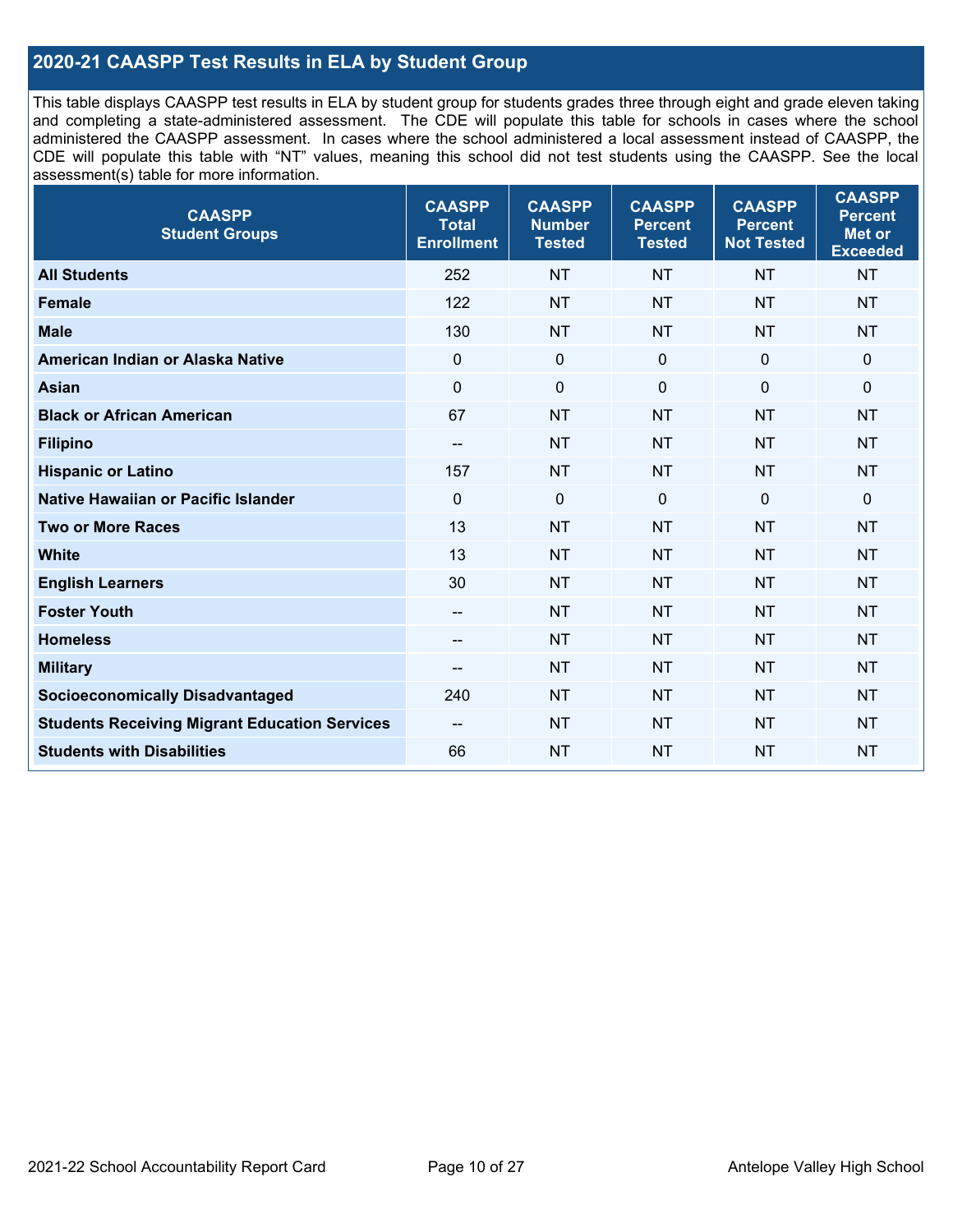#### **2020-21 CAASPP Test Results in Math by Student Group**

This table displays CAASPP test results in Math by student group for students grades three through eight and grade eleven taking and completing a state-administered assessment. The CDE will populate this table for schools in cases where the school administered the CAASPP assessment. In cases where the school administered a local assessment instead of CAASPP, the CDE will populate this table with "NT" values, meaning this school did not test students using the CAASPP. See the local assessment(s) table for more information.

| <b>CAASPP</b><br><b>Student Groups</b>               | <b>CAASPP</b><br><b>Total</b><br><b>Enrollment</b> | <b>CAASPP</b><br><b>Number</b><br><b>Tested</b> | <b>CAASPP</b><br><b>Percent</b><br><b>Tested</b> | <b>CAASPP</b><br><b>Percent</b><br><b>Not Tested</b> | <b>CAASPP</b><br><b>Percent</b><br><b>Met or</b><br><b>Exceeded</b> |
|------------------------------------------------------|----------------------------------------------------|-------------------------------------------------|--------------------------------------------------|------------------------------------------------------|---------------------------------------------------------------------|
| <b>All Students</b>                                  | 252                                                | <b>NT</b>                                       | <b>NT</b>                                        | <b>NT</b>                                            | <b>NT</b>                                                           |
| <b>Female</b>                                        | 122                                                | <b>NT</b>                                       | <b>NT</b>                                        | <b>NT</b>                                            | <b>NT</b>                                                           |
| <b>Male</b>                                          | 130                                                | <b>NT</b>                                       | <b>NT</b>                                        | <b>NT</b>                                            | <b>NT</b>                                                           |
| American Indian or Alaska Native                     | $\mathbf 0$                                        | $\mathbf 0$                                     | $\mathbf 0$                                      | $\mathbf 0$                                          | $\mathbf 0$                                                         |
| <b>Asian</b>                                         | $\mathbf 0$                                        | $\pmb{0}$                                       | $\mathbf 0$                                      | $\mathbf 0$                                          | $\mathbf 0$                                                         |
| <b>Black or African American</b>                     | 67                                                 | <b>NT</b>                                       | <b>NT</b>                                        | <b>NT</b>                                            | <b>NT</b>                                                           |
| <b>Filipino</b>                                      | $\overline{\phantom{a}}$                           | <b>NT</b>                                       | <b>NT</b>                                        | <b>NT</b>                                            | <b>NT</b>                                                           |
| <b>Hispanic or Latino</b>                            | 157                                                | <b>NT</b>                                       | <b>NT</b>                                        | <b>NT</b>                                            | <b>NT</b>                                                           |
| <b>Native Hawaiian or Pacific Islander</b>           | $\mathbf 0$                                        | $\boldsymbol{0}$                                | $\mathbf 0$                                      | $\mathbf 0$                                          | $\mathbf 0$                                                         |
| <b>Two or More Races</b>                             | 13                                                 | <b>NT</b>                                       | <b>NT</b>                                        | <b>NT</b>                                            | <b>NT</b>                                                           |
| <b>White</b>                                         | 13                                                 | <b>NT</b>                                       | <b>NT</b>                                        | <b>NT</b>                                            | <b>NT</b>                                                           |
| <b>English Learners</b>                              | 30                                                 | <b>NT</b>                                       | <b>NT</b>                                        | <b>NT</b>                                            | <b>NT</b>                                                           |
| <b>Foster Youth</b>                                  | $\overline{\phantom{a}}$                           | <b>NT</b>                                       | <b>NT</b>                                        | <b>NT</b>                                            | <b>NT</b>                                                           |
| <b>Homeless</b>                                      | $\qquad \qquad -$                                  | <b>NT</b>                                       | <b>NT</b>                                        | <b>NT</b>                                            | <b>NT</b>                                                           |
| <b>Military</b>                                      | $\qquad \qquad -$                                  | <b>NT</b>                                       | <b>NT</b>                                        | <b>NT</b>                                            | <b>NT</b>                                                           |
| <b>Socioeconomically Disadvantaged</b>               | 240                                                | <b>NT</b>                                       | <b>NT</b>                                        | <b>NT</b>                                            | <b>NT</b>                                                           |
| <b>Students Receiving Migrant Education Services</b> | --                                                 | <b>NT</b>                                       | <b>NT</b>                                        | <b>NT</b>                                            | <b>NT</b>                                                           |
| <b>Students with Disabilities</b>                    | 66                                                 | <b>NT</b>                                       | <b>NT</b>                                        | <b>NT</b>                                            | <b>NT</b>                                                           |

#### **2020-21 Local Assessment Test Results in ELA by Student Group**

This table displays Local Assessment test results in ELA by student group for students grades three through eight and grade eleven. LEAs/schools will populate this table for schools in cases where the school administered a local assessment. In cases where the school administered the CAASPP assessment, LEAs/schools will populate this table with "N/A" values in all cells, meaning this table is Not Applicable for this school.

| <b>NWEA MAP Math</b><br><b>Student Groups</b> | <b>NWEA MAP</b><br><b>Math</b><br><b>Total</b><br><b>Enrollment</b> | <b>NWEA MAP</b><br><b>Math</b><br><b>Number</b><br>Tested | <b>NWEA MAP</b><br><b>Math</b><br><b>Percent</b><br><b>Tested</b> | <b>NWEA MAP</b><br><b>Math</b><br>Percent<br><b>Not Tested</b> | NWEA MAP<br><b>Math</b><br><b>Percent</b><br><b>At or Above</b><br><b>Grade Level</b> |
|-----------------------------------------------|---------------------------------------------------------------------|-----------------------------------------------------------|-------------------------------------------------------------------|----------------------------------------------------------------|---------------------------------------------------------------------------------------|
| <b>All Students</b>                           | 253                                                                 | 89                                                        | 35%                                                               | 65%                                                            | 45%                                                                                   |
| <b>Female</b>                                 | 122                                                                 | 49                                                        | 40%                                                               | 60%                                                            | 53%                                                                                   |
| <b>Male</b>                                   | 131                                                                 | 40                                                        | 31%                                                               | 69%                                                            | 35%                                                                                   |
| American Indian or Alaska Native              | 0                                                                   | 0                                                         | <b>NA</b>                                                         | <b>NA</b>                                                      | <b>NA</b>                                                                             |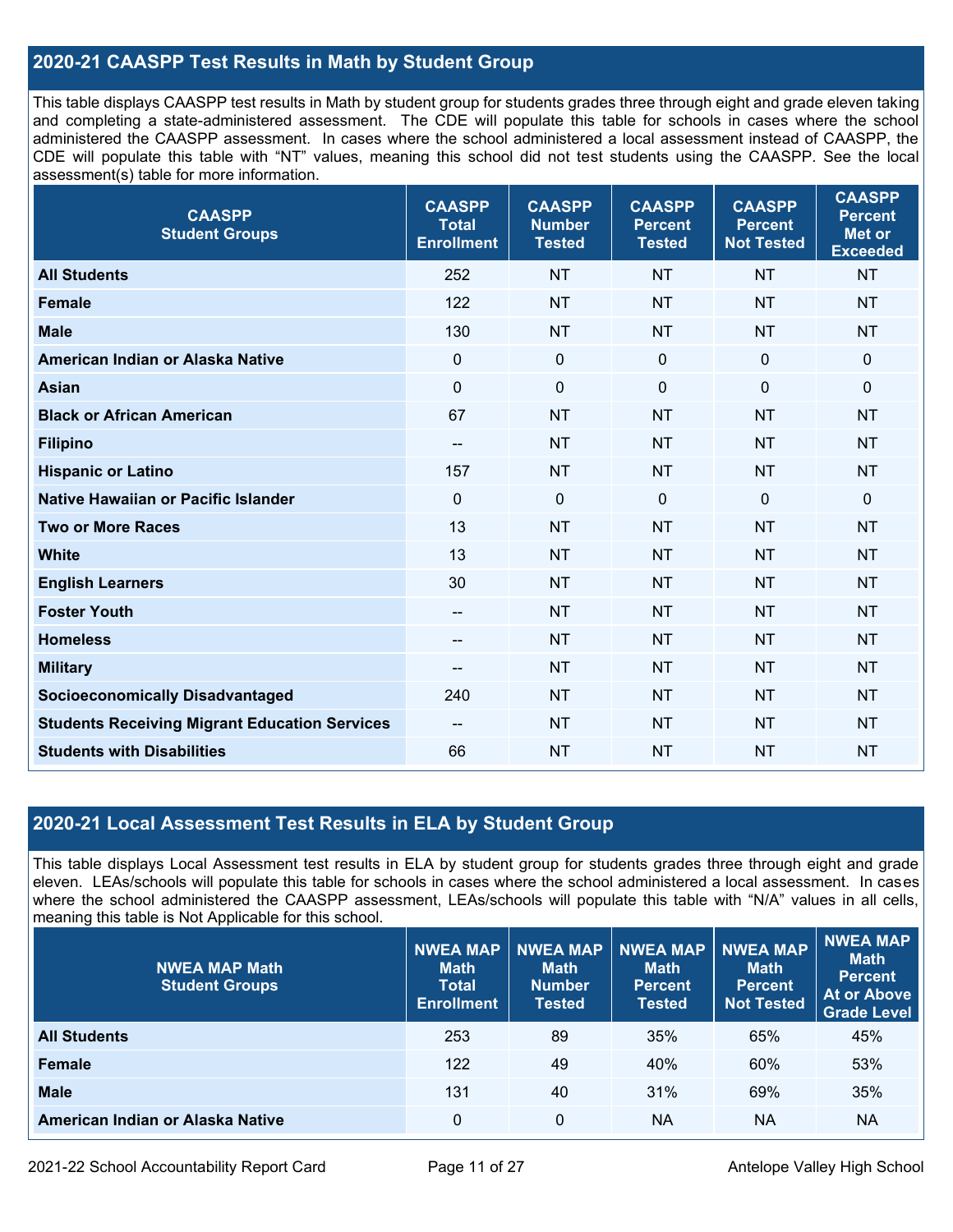| Asian                                                | $\Omega$                                                                                   | 0              | <b>NA</b> | <b>NA</b> | <b>NA</b> |  |  |  |  |
|------------------------------------------------------|--------------------------------------------------------------------------------------------|----------------|-----------|-----------|-----------|--|--|--|--|
| <b>Black or African American</b>                     | 69                                                                                         | 14             | 20%       | 80%       | 36%       |  |  |  |  |
| <b>Filipino</b>                                      | $\overline{2}$                                                                             | $\overline{2}$ | 100%      | 0%        | 50%       |  |  |  |  |
| <b>Hispanic or Latino</b>                            | 146                                                                                        | 64             | 44%       | 56%       | 47%       |  |  |  |  |
| Native Hawaiian or Pacific Islander                  | $\Omega$                                                                                   | 0              | <b>NA</b> | <b>NA</b> | NA.       |  |  |  |  |
| <b>Two or More Races</b>                             | 23                                                                                         | 6              | 26%       | 74%       | 50%       |  |  |  |  |
| <b>White</b>                                         | 13                                                                                         | 3              | 23%       | 77%       | 33%       |  |  |  |  |
| <b>English Learners</b>                              | 31                                                                                         | 7              | 23%       | 77%       | $0\%$     |  |  |  |  |
| <b>Foster Youth</b>                                  | 6                                                                                          | 1              | 17%       | 83%       | $0\%$     |  |  |  |  |
| <b>Homeless</b>                                      | 5                                                                                          | 0              | $0\%$     | 100%      | <b>NA</b> |  |  |  |  |
| <b>Military</b>                                      | 9                                                                                          | 3              | 33%       | 67%       | 67%       |  |  |  |  |
| <b>Socioeconomically Disadvantaged</b>               | 225                                                                                        | 76             | 34%       | 66%       | 45%       |  |  |  |  |
| <b>Students Receiving Migrant Education Services</b> | 1                                                                                          | 1              | 100%      | $0\%$     | 100%      |  |  |  |  |
| <b>Students with Disabilities</b>                    | 67                                                                                         | $\overline{2}$ | 3%        | 97%       | $0\%$     |  |  |  |  |
|                                                      | *At or above the grade-level standard in the context of the local assessment administered. |                |           |           |           |  |  |  |  |

## **2020-21 Local Assessment Test Results in Math by Student Group**

This table displays Local Assessment test results in Math by student group for students grades three through eight and grade eleven. LEAs/schools will populate this table for schools in cases where the school administered a local assessment. In cases where the school administered the CAASPP assessment, LEAs/schools will populate this table with "N/A" values in all cells, meaning this table is Not Applicable for this school.

| <b>NWEA MAP Math</b><br><b>Student Groups</b> | <b>NWEA MAP</b><br><b>Math</b><br><b>Total</b><br><b>Enrollment</b> | <b>NWEA MAP</b><br><b>Math</b><br><b>Number</b><br><b>Tested</b> | <b>NWEA MAP</b><br><b>Math</b><br><b>Percent</b><br><b>Tested</b> | <b>NWEA MAP</b><br><b>Math</b><br><b>Percent</b><br><b>Not Tested</b> | <b>NWEA MAP</b><br><b>Math</b><br><b>Percent</b><br><b>At or Above</b><br><b>Grade Level</b> |
|-----------------------------------------------|---------------------------------------------------------------------|------------------------------------------------------------------|-------------------------------------------------------------------|-----------------------------------------------------------------------|----------------------------------------------------------------------------------------------|
| <b>All Students</b>                           | 253                                                                 | 108                                                              | 43%                                                               | 57%                                                                   | 35%                                                                                          |
| <b>Female</b>                                 | 122                                                                 | 59                                                               | 48%                                                               | 52%                                                                   | 39%                                                                                          |
| <b>Male</b>                                   | 131                                                                 | 49                                                               | 37%                                                               | 63%                                                                   | 31%                                                                                          |
| American Indian or Alaska Native              | $\mathbf 0$                                                         | $\mathbf 0$                                                      | <b>NA</b>                                                         | <b>NA</b>                                                             | <b>NA</b>                                                                                    |
| <b>Asian</b>                                  | 0                                                                   | $\mathbf 0$                                                      | <b>NA</b>                                                         | <b>NA</b>                                                             | <b>NA</b>                                                                                    |
| <b>Black or African American</b>              | 69                                                                  | 20                                                               | 29%                                                               | 71%                                                                   | 15%                                                                                          |
| <b>Filipino</b>                               | $\overline{2}$                                                      | $\overline{2}$                                                   | 100%                                                              | 0%                                                                    | 50%                                                                                          |
| <b>Hispanic or Latino</b>                     | 146                                                                 | 71                                                               | 49%                                                               | 51%                                                                   | 41%                                                                                          |
| Native Hawaiian or Pacific Islander           | $\mathbf 0$                                                         | $\mathbf 0$                                                      | <b>NA</b>                                                         | <b>NA</b>                                                             | <b>NA</b>                                                                                    |
| <b>Two or More Races</b>                      | 23                                                                  | 10                                                               | 43%                                                               | 57%                                                                   | 40%                                                                                          |
| <b>White</b>                                  | 13                                                                  | 5                                                                | 38%                                                               | 62%                                                                   | 20%                                                                                          |
| <b>English Learners</b>                       | 31                                                                  | 9                                                                | 29%                                                               | 71%                                                                   | 0%                                                                                           |
| <b>Foster Youth</b>                           | $6\phantom{1}$                                                      | $\mathbf{1}$                                                     | 17%                                                               | 83%                                                                   | 0%                                                                                           |
| <b>Homeless</b>                               | 5                                                                   | 0                                                                | $0\%$                                                             | 100%                                                                  | <b>NA</b>                                                                                    |
| <b>Military</b>                               | 9                                                                   | 3                                                                | 33%                                                               | 67%                                                                   | 33%                                                                                          |
| <b>Socioeconomically Disadvantaged</b>        | 225                                                                 | 95                                                               | 42%                                                               | 58%                                                                   | 34%                                                                                          |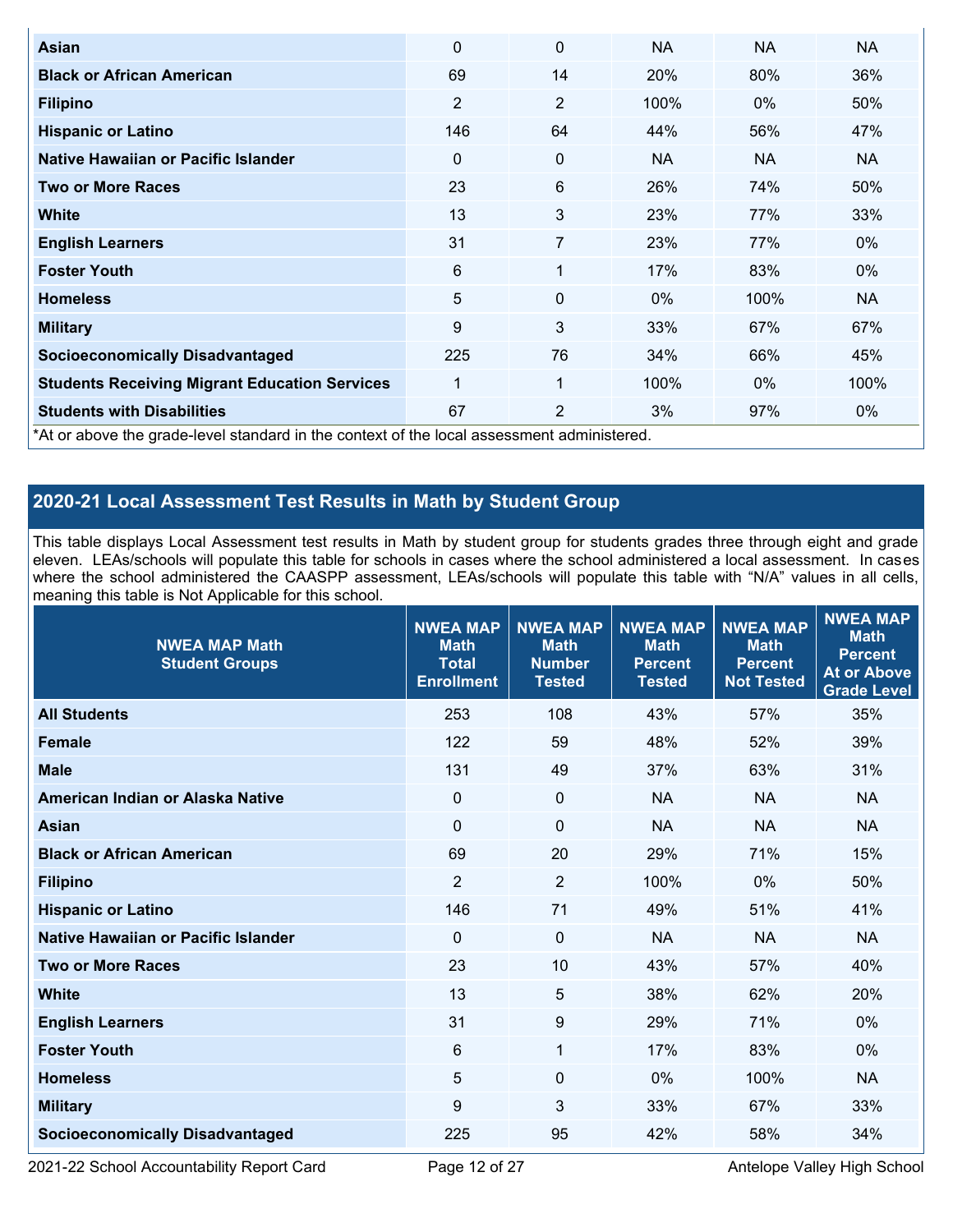| <b>Students Receiving Migrant Education Services</b> |  | 00%ا | 0%  | 0%  |
|------------------------------------------------------|--|------|-----|-----|
| <b>Students with Disabilities</b>                    |  | 22%  | 78% | 13% |

\*At or above the grade-level standard in the context of the local assessment administered.

#### **CAASPP Test Results in Science for All Students**

This table displays the percentage of all students grades five, eight, and High School meeting or exceeding the State Standard.

The 2019-2020 data cells with N/A values indicate that the 2019-2020 data are not available due to the COVID-19 pandemic and resulting summative testing suspension. The Executive Order N-30-20 was issued which waived the assessment, accountability, and reporting requirements for the 2019-2020 school year.

For any 2020-2021 data cells with N/T values indicate that this school did not test students using the CAASPP Science.

| <b>Subject</b>                                  | School  | <b>School</b> | <b>District</b> | <b>District</b> | <b>State</b> | <b>State</b> |
|-------------------------------------------------|---------|---------------|-----------------|-----------------|--------------|--------------|
|                                                 | 2019-20 | 2020-21       | 2019-20         | 2020-21         | 2019-20      | 2020-21      |
| <b>Science</b><br>(grades 5, 8 and high school) | N/A     | NT            | N/A             | N1              | N/A          | 28.72        |

#### **2020-21 CAASPP Test Results in Science by Student Group**

This table displays CAASPP test results in Science by student group for students grades five, eight, and High School. For any data cells with N/T values indicate that this school did not test students using the CAASPP Science.

| <b>Student Group</b>                                 | <b>Total</b><br><b>Enrollment</b> | <b>Number</b><br><b>Tested</b> | <b>Percent</b><br><b>Tested</b> | <b>Percent</b><br><b>Not Tested</b> | <b>Percent</b><br><b>Met or</b><br><b>Exceeded</b> |
|------------------------------------------------------|-----------------------------------|--------------------------------|---------------------------------|-------------------------------------|----------------------------------------------------|
| <b>All Students</b>                                  | 50                                | <b>NT</b>                      | <b>NT</b>                       | <b>NT</b>                           | <b>NT</b>                                          |
| <b>Female</b>                                        | 24                                | <b>NT</b>                      | <b>NT</b>                       |                                     |                                                    |
| <b>Male</b>                                          | 26                                | <b>NT</b>                      | <b>NT</b>                       |                                     |                                                    |
| American Indian or Alaska Native                     | $\mathbf 0$                       | $\mathbf 0$                    | $\mathbf 0$                     | $\mathbf 0$                         | $\mathbf 0$                                        |
| <b>Asian</b>                                         | $\mathbf 0$                       | $\mathbf 0$                    | $\mathbf 0$                     | $\mathbf 0$                         | $\mathbf 0$                                        |
| <b>Black or African American</b>                     | 14                                | <b>NT</b>                      | <b>NT</b>                       | <b>NT</b>                           | <b>NT</b>                                          |
| <b>Filipino</b>                                      | $\mathbf 0$                       | $\mathbf 0$                    | $\Omega$                        | $\mathbf{0}$                        | 0                                                  |
| <b>Hispanic or Latino</b>                            | 30                                | <b>NT</b>                      | <b>NT</b>                       | <b>NT</b>                           | <b>NT</b>                                          |
| Native Hawaiian or Pacific Islander                  | 0                                 | $\mathbf 0$                    | $\mathbf 0$                     | $\mathbf 0$                         | $\mathbf 0$                                        |
| <b>Two or More Races</b>                             | --                                | <b>NT</b>                      | <b>NT</b>                       | <b>NT</b>                           | <b>NT</b>                                          |
| <b>White</b>                                         | --                                | <b>NT</b>                      | <b>NT</b>                       | <b>NT</b>                           | <b>NT</b>                                          |
| <b>English Learners</b>                              | --                                | <b>NT</b>                      | <b>NT</b>                       | <b>NT</b>                           | <b>NT</b>                                          |
| <b>Foster Youth</b>                                  | --                                | <b>NT</b>                      | <b>NT</b>                       | <b>NT</b>                           | <b>NT</b>                                          |
| <b>Homeless</b>                                      | --                                | <b>NT</b>                      | <b>NT</b>                       | <b>NT</b>                           | <b>NT</b>                                          |
| <b>Military</b>                                      | $\mathbf{0}$                      | $\mathbf 0$                    | $\mathbf 0$                     | $\mathbf{0}$                        | $\mathbf 0$                                        |
| <b>Socioeconomically Disadvantaged</b>               | 44                                | <b>NT</b>                      | <b>NT</b>                       | <b>NT</b>                           | <b>NT</b>                                          |
| <b>Students Receiving Migrant Education Services</b> | $\mathbf{0}$                      | $\mathbf 0$                    | $\Omega$                        | $\mathbf 0$                         | $\Omega$                                           |
| <b>Students with Disabilities</b>                    | 12                                | <b>NT</b>                      | <b>NT</b>                       | <b>NT</b>                           | <b>NT</b>                                          |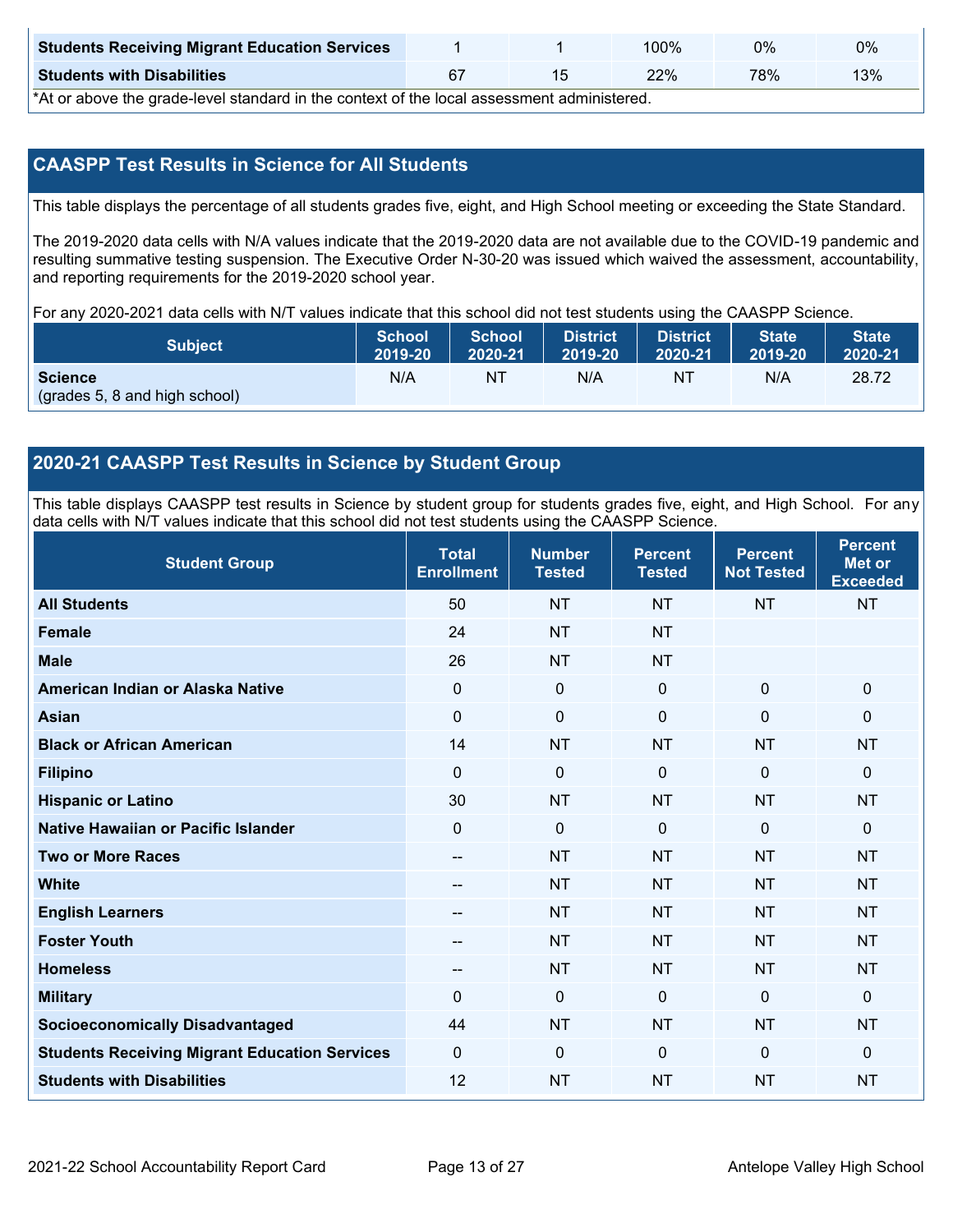#### **2020-21 Career Technical Education Programs**

Antelope Valley High School works to ensure our students are prepared for both college and career/workforce. This results in AVHS students having a broad range of Career Technical Education (CTE) courses within the following industry sectors:

Engineering, Health Science, Agriculture, and Natural Resources, Information Technology and Arts, Media and Entertainment.

Our academy/pathway teachers attend regular professional development at the site, district, state, and national level to ensure they are meeting the indicators of a high-quality CTE program. This includes having a strong connection to regional industry partners and that this instruction and curriculum align to current content and career prep standards. As a result of a quality, evaluative process from the California Department of Education our Green Enterprise Academy received its recognition as a Distinguished California Partnership Academy. Our site receives support and works collaboratively with the Career Technical Education office to provide CTE opportunities for all of our AVHS students such as field trips to industry and universities, realworld projects, and after school programs that include STEM activities and instruction.

Data is pulled from the California Longitudinal Pupil Achievement Data System (CALPADS) to provide comparison data for AVHS CTE students and progress in the College and Career Indicator for CTE pathways. Supplemental data provided in coordination with the CTE office includes work-based learning, college coursework and acceptance rates, graduation rates, and attendance.

## **2020-21 Career Technical Education (CTE) Participation**

| <b>Measure</b>                                                                                                                    | <b>CTE Program Participation</b> |
|-----------------------------------------------------------------------------------------------------------------------------------|----------------------------------|
| <b>Number of Pupils Participating in CTE</b>                                                                                      | 743                              |
| Percent of Pupils that Complete a CTE Program and Earn a High School Diploma                                                      | 60.6                             |
| Percent of CTE Courses that are Sequenced or Articulated Between the School and<br><b>Institutions of Postsecondary Education</b> | 13                               |

#### **Course Enrollment/Completion**

This table displays the course enrollment/completion of University of California (UC) and/or California State University (CSU) admission requirements.

| <b>UC/CSU Course Measure</b>                                                | <b>Percent</b> |
|-----------------------------------------------------------------------------|----------------|
| 2020-2021 Pupils Enrolled in Courses Required for UC/CSU Admission          | 89.47          |
| 2019-2020 Graduates Who Completed All Courses Required for UC/CSU Admission | 25.07          |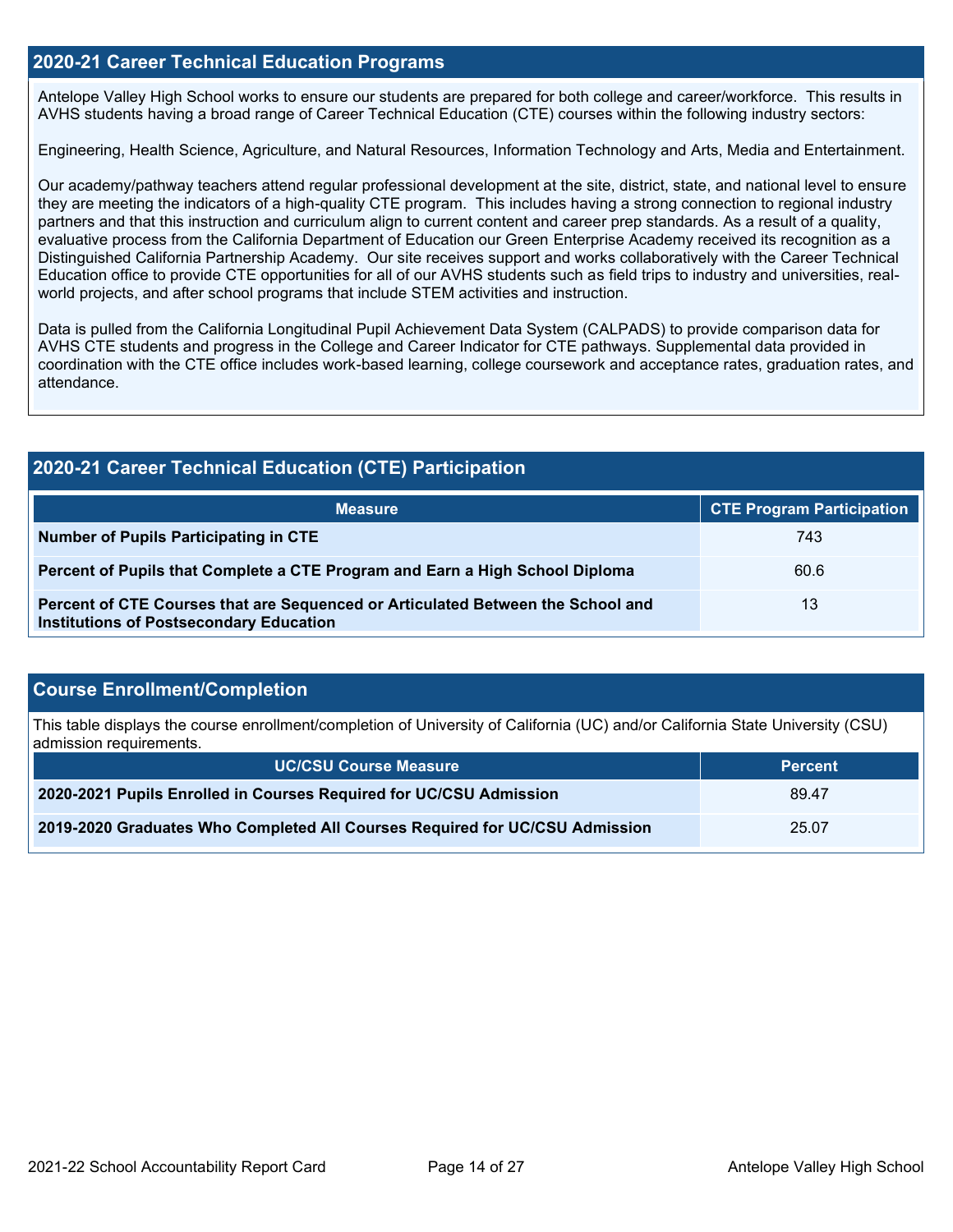## **B. Pupil Outcomes State Priority: Other Pupil Outcomes**

The SARC provides the following information relevant to the State priority: Other Pupil Outcomes (Priority 8): Pupil outcomes in the subject area of physical education.

#### **2020-21 California Physical Fitness Test Results**

Due to the COVID-19 crisis, the Physical Fitness Test was suspended during the 2020-2021 school year and therefore no data are reported and each cell in this table is populated with "N/A."

| <b>Grade Level</b> | <b>Four of Six Fitness Standards</b> | <b>Five of Six Fitness Standards</b> | Percentage of Students Meeting   Percentage of Students Meeting   Percentage of Students Meeting  <br><b>Six of Six Fitness Standards</b> |
|--------------------|--------------------------------------|--------------------------------------|-------------------------------------------------------------------------------------------------------------------------------------------|
| Grade 5            | N/A                                  | N/A                                  | N/A                                                                                                                                       |
| Grade 7            | N/A                                  | N/A                                  | N/A                                                                                                                                       |
| Grade 9            | N/A                                  | N/A                                  | N/A                                                                                                                                       |

## **C. Engagement State Priority: Parental Involvement**

The SARC provides the following information relevant to the State priority: Parental Involvement (Priority 3): Efforts the school district makes to seek parent input in making decisions regarding the school district and at each school site.

#### **2021-22 Opportunities for Parental Involvement**

AVHS provides parents with multiple opportunities to get involved. AVHS uses blackboard and powerschool to communicate students' grades, attendance, behavioral interventions, and important school information to parents. AVHS conducts parent teacher conferences each semester so that parents have the opportunity to sit and meet with their students' teachers to develop a plan to support their child. The counseling department runs monthly workshops for parents about educational tips, tricks, and important information for helping children succeed in high school. AVHS has an EL department that holds ELAC meetings for parents on a quarterly basis so that EL parents can obtain critical information about their child and their academics. Title I holds quarterly parents meetings to discuss Title I expenditures. The AVID department meets with parents and students about college and career information. AVHS holds a Back to School Night event each semester so that parents can meet teachers and gather information about the school, programs, clubs, activities, and sports on campus. Each year the school conducts a School Climate Survey so that parents can give valuable feedback to the school about the school's 4 main LCAP goals. Parents interested in volunteering at AVHS can contact the Activities Office at 661-948-8552 in order to obtain appropriate paperwork to become cleared to work with students. AVHS welcomes parents' assistance and presence on campus in various capacities. We try to place parent volunteers according to both their preferences and talents. Parents have access to their child's Google Classroom so they can better support their child's academic success.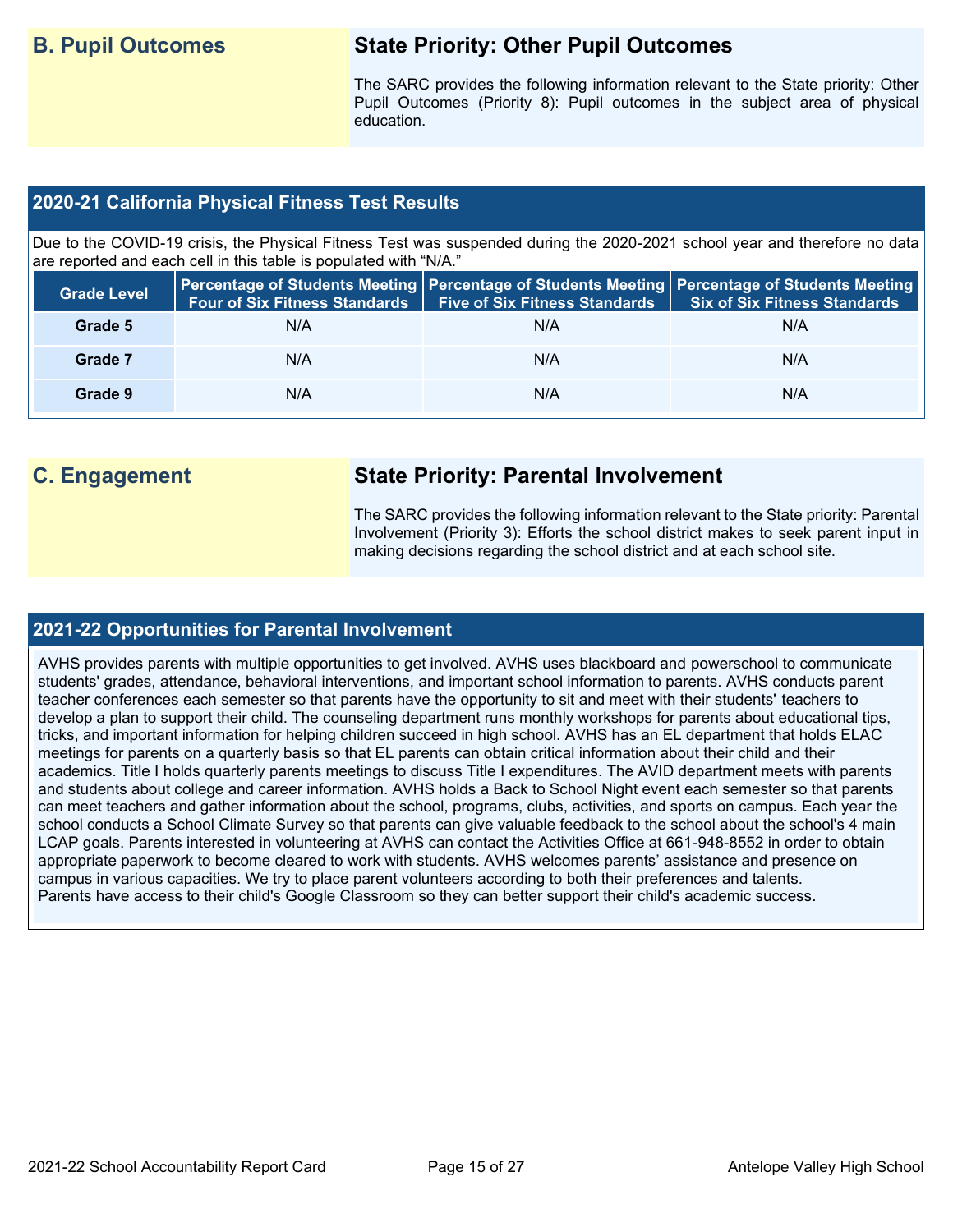## **C. Engagement State Priority: Pupil Engagement**

The SARC provides the following information relevant to the State priority: Pupil Engagement (Priority 5):

- High school dropout rates;
- High school graduation rates; and
- Chronic Absenteeism

### **Dropout Rate and Graduation Rate (Four-Year Cohort Rate)**

| <b>Indicator</b>       | School<br>2018-19 | <b>School</b><br>2019-20 | <b>School</b><br>2020-21 | District<br>$2018 - 19$ | <b>District</b><br>2019-20 | <b>District</b><br>2020-21 | <b>State</b><br>2018-19 | <b>State</b><br>2019-20 | <b>State</b><br>2020-21 |
|------------------------|-------------------|--------------------------|--------------------------|-------------------------|----------------------------|----------------------------|-------------------------|-------------------------|-------------------------|
| <b>Dropout Rate</b>    | 6 7               | 8.1                      | 16.3                     | $11.0^\circ$            | 9.7                        | 18.3                       | 9.0                     | 8.9                     | 9.4                     |
| <b>Graduation Rate</b> | 87.3              | 84.4                     | 77.5                     | 78.9                    | 76.4                       | 71.9                       | 84.5                    | 84.2                    | 83.6                    |

### **2020-21 Graduation Rate by Student Group (Four-Year Cohort Rate)**

This table displays the 2020-21 graduation rate by student group. For information on the Four-Year Adjusted Cohort Graduation Rate (ACGR), visit the CDE Adjusted Cohort Graduation Rate web page at [www.cde.ca.gov/ds/ad/acgrinfo.asp.](http://www.cde.ca.gov/ds/ad/acgrinfo.asp)

| <b>Student Group</b>                                 | <b>Number of</b><br><b>Students in Cohort</b> | <b>Number of</b><br><b>Cohort Graduates</b> | <b>Cohort</b><br><b>Graduation Rate</b> |
|------------------------------------------------------|-----------------------------------------------|---------------------------------------------|-----------------------------------------|
| <b>All Students</b>                                  | 386                                           | 299                                         | 77.5                                    |
| <b>Female</b>                                        | 180                                           | 145                                         | 80.6                                    |
| <b>Male</b>                                          | 206                                           | 154                                         | 74.8                                    |
| American Indian or Alaska Native                     | $\mathbf 0$                                   | $\mathbf 0$                                 | 0.00                                    |
| <b>Asian</b>                                         | $\overline{\phantom{a}}$                      | --                                          | $\overline{\phantom{a}}$                |
| <b>Black or African American</b>                     | 101                                           | 74                                          | 73.3                                    |
| <b>Filipino</b>                                      | $\overline{\phantom{m}}$                      | --                                          | $\overline{\phantom{m}}$                |
| <b>Hispanic or Latino</b>                            | 242                                           | 188                                         | 77.7                                    |
| Native Hawaiian or Pacific Islander                  | $\mathbf 0$                                   | $\mathbf 0$                                 | 0.00                                    |
| <b>Two or More Races</b>                             | 22                                            | 18                                          | 81.8                                    |
| <b>White</b>                                         | 18                                            | 16                                          | 88.9                                    |
| <b>English Learners</b>                              | 69                                            | 43                                          | 62.3                                    |
| <b>Foster Youth</b>                                  | 23                                            | 16                                          | 69.6                                    |
| <b>Homeless</b>                                      | 14                                            | $\overline{7}$                              | 50.0                                    |
| <b>Socioeconomically Disadvantaged</b>               | 378                                           | 293                                         | 77.5                                    |
| <b>Students Receiving Migrant Education Services</b> | $\overline{\phantom{a}}$                      | --                                          | $\overline{\phantom{a}}$                |
| <b>Students with Disabilities</b>                    | 94                                            | 56                                          | 59.6                                    |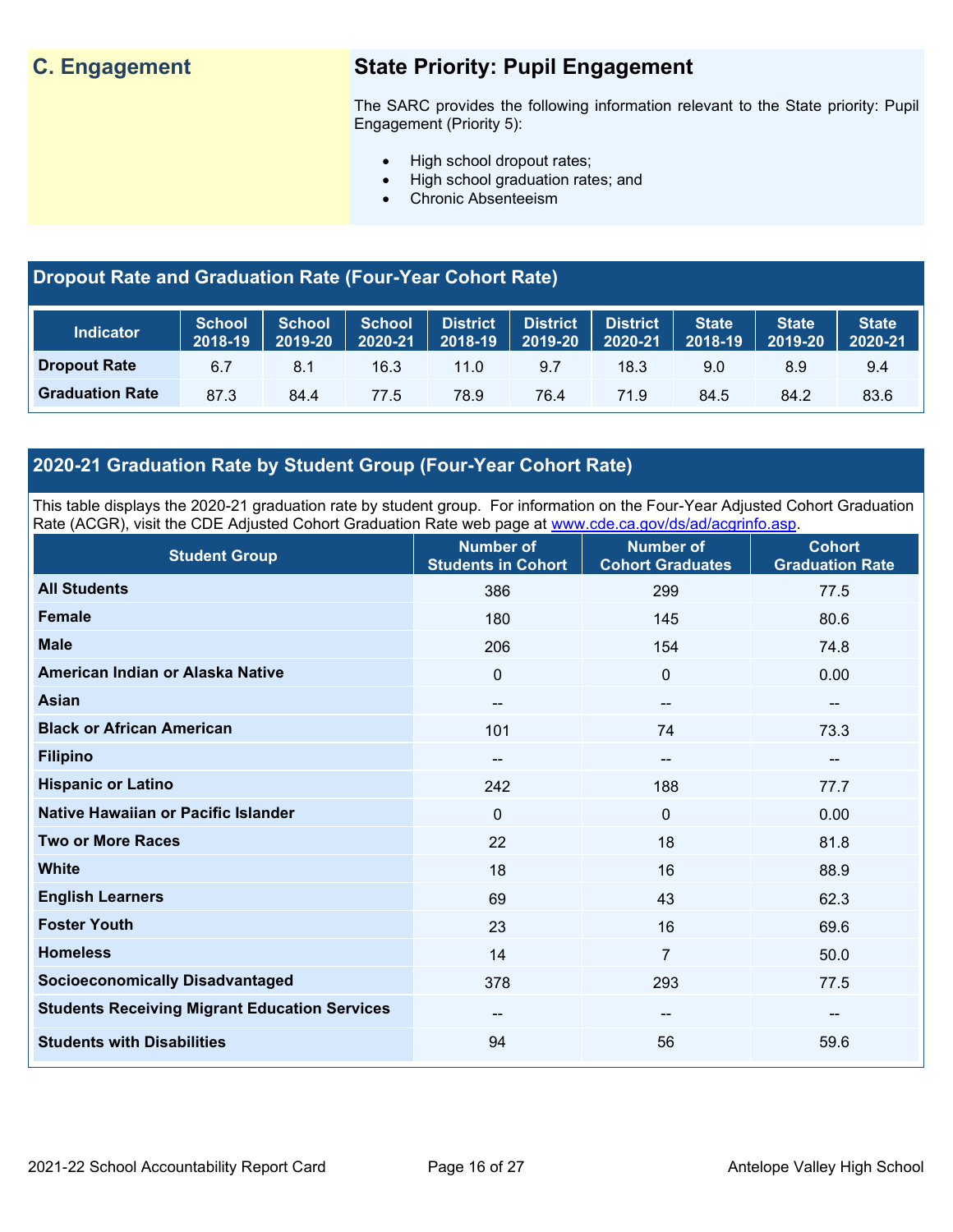## **2020-21 Chronic Absenteeism by Student Group**

| <b>Student Group</b>                                 | <b>Cumulative</b><br><b>Enrollment</b> | <b>Chronic</b><br><b>Absenteeism</b><br><b>Eligible Enrollment</b> | <b>Chronic</b><br><b>Absenteeism</b><br><b>Count</b> | <b>Chronic</b><br><b>Absenteeism</b><br><b>Rate</b> |
|------------------------------------------------------|----------------------------------------|--------------------------------------------------------------------|------------------------------------------------------|-----------------------------------------------------|
| <b>All Students</b>                                  | 1649                                   | 1561                                                               | 408                                                  | 26.1                                                |
| <b>Female</b>                                        | 772                                    | 732                                                                | 168                                                  | 23.0                                                |
| <b>Male</b>                                          | 877                                    | 829                                                                | 240                                                  | 29.0                                                |
| American Indian or Alaska Native                     | 6                                      | 6                                                                  | 3                                                    | 50.0                                                |
| Asian                                                | 3                                      | $\overline{2}$                                                     | $\Omega$                                             | 0.0                                                 |
| <b>Black or African American</b>                     | 481                                    | 442                                                                | 153                                                  | 34.6                                                |
| <b>Filipino</b>                                      | $\overline{7}$                         | $\overline{7}$                                                     | $\mathbf{0}$                                         | 0.0                                                 |
| <b>Hispanic or Latino</b>                            | 988                                    | 948                                                                | 198                                                  | 20.9                                                |
| Native Hawaiian or Pacific Islander                  | $\overline{4}$                         | $\overline{4}$                                                     | $\overline{2}$                                       | 50.0                                                |
| <b>Two or More Races</b>                             | 78                                     | 75                                                                 | 35                                                   | 46.7                                                |
| <b>White</b>                                         | 82                                     | 77                                                                 | 17                                                   | 22.1                                                |
| <b>English Learners</b>                              | 232                                    | 219                                                                | 49                                                   | 22.4                                                |
| <b>Foster Youth</b>                                  | 61                                     | 56                                                                 | 23                                                   | 41.1                                                |
| <b>Homeless</b>                                      | 15                                     | 10                                                                 | 6                                                    | 60.0                                                |
| <b>Socioeconomically Disadvantaged</b>               | 1529                                   | 1455                                                               | 386                                                  | 26.5                                                |
| <b>Students Receiving Migrant Education Services</b> | 13                                     | 12                                                                 | 1                                                    | 8.3                                                 |
| <b>Students with Disabilities</b>                    | 403                                    | 387                                                                | 137                                                  | 35.4                                                |

## **C. Engagement State Priority: School Climate**

The SARC provides the following information relevant to the State priority: School Climate (Priority 6):

- Pupil suspension rates;
- Pupil expulsion rates; and
- Other local measures on the sense of safety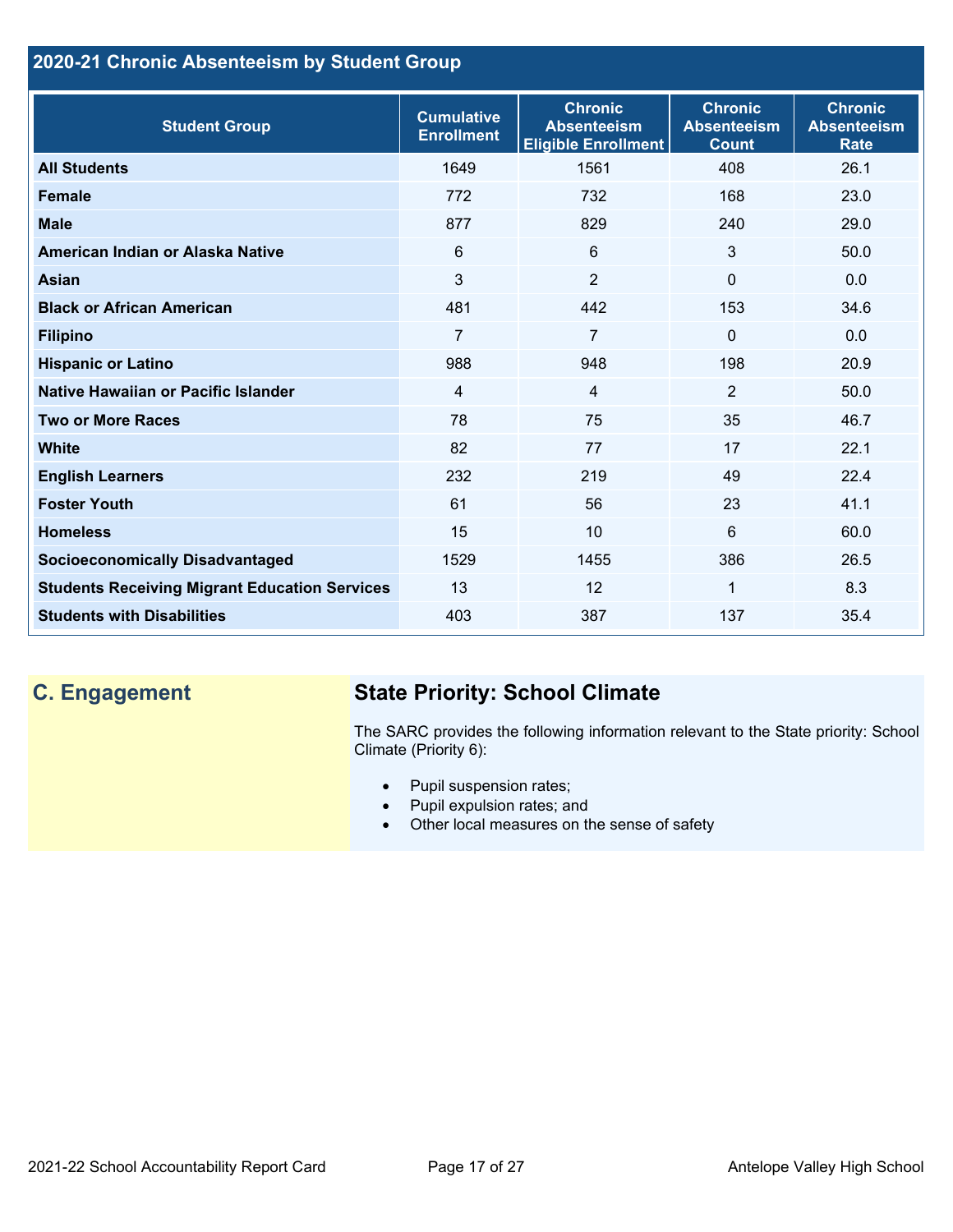#### **Suspensions and Expulsions**

This table displays suspensions and expulsions data collected between July through June, each full school year respectively. Data collected during the 2020-21 school year may not be comparable to earlier years of this collection due to differences in learning mode instruction in response to the COVID-19 pandemic.

| <b>Subject</b>     | <b>School</b><br>2018-19 | <b>School</b><br>2020-21 | <b>District</b><br>2018-19 | <b>District</b><br>2020-21 | <b>State</b><br>2018-19 | <b>State</b><br>2020-21 |
|--------------------|--------------------------|--------------------------|----------------------------|----------------------------|-------------------------|-------------------------|
| <b>Suspensions</b> | 12.23                    | 0.18                     | 7.95                       | 0.07                       | 3.47                    | 0.20                    |
| <b>Expulsions</b>  | 0.98                     | 0.00                     | 0.24                       | 0.00                       | 0.08                    | 0.00                    |

This table displays suspensions and expulsions data collected between July through February, partial school year due to the COVID-19 pandemic. The 2019-2020 suspensions and expulsions rate data are not comparable to other year data because the 2019-2020 school year is a partial school year due to the COVID-19 crisis. As such, it would be inappropriate to make any comparisons in rates of suspensions and expulsions in the 2019-2020 school year compared to other school years.

| <b>Subject</b>     | <b>School</b><br>2019-20 | <b>District</b><br>2019-20 | <b>State</b><br>2019-20 |
|--------------------|--------------------------|----------------------------|-------------------------|
| <b>Suspensions</b> | 8.62                     | 5.43                       | 2.45                    |
| <b>Expulsions</b>  | 0.22                     | 0.12                       | 0.05                    |

#### **2020-21 Suspensions and Expulsions by Student Group**

| <b>Student Group</b>                                 | <b>Suspensions Rate</b> | <b>Expulsions Rate</b> |
|------------------------------------------------------|-------------------------|------------------------|
| <b>All Students</b>                                  | 0.18                    | 0.00                   |
| Female                                               | 0.00                    | 0.00                   |
| <b>Male</b>                                          | 0.34                    | 0.00                   |
| American Indian or Alaska Native                     | 0.00                    | 0.00                   |
| <b>Asian</b>                                         | 0.00                    | 0.00                   |
| <b>Black or African American</b>                     | 0.42                    | 0.00                   |
| <b>Filipino</b>                                      | 0.00                    | 0.00                   |
| <b>Hispanic or Latino</b>                            | 0.10                    | 0.00                   |
| Native Hawaiian or Pacific Islander                  | 0.00                    | 0.00                   |
| <b>Two or More Races</b>                             | 0.00                    | 0.00                   |
| <b>White</b>                                         | 0.00                    | 0.00                   |
| <b>English Learners</b>                              | 0.00                    | 0.00                   |
| <b>Foster Youth</b>                                  | 0.00                    | 0.00                   |
| <b>Homeless</b>                                      | 0.00                    | 0.00                   |
| <b>Socioeconomically Disadvantaged</b>               |                         |                        |
| <b>Students Receiving Migrant Education Services</b> | 0.00                    | 0.00                   |
| <b>Students with Disabilities</b>                    |                         |                        |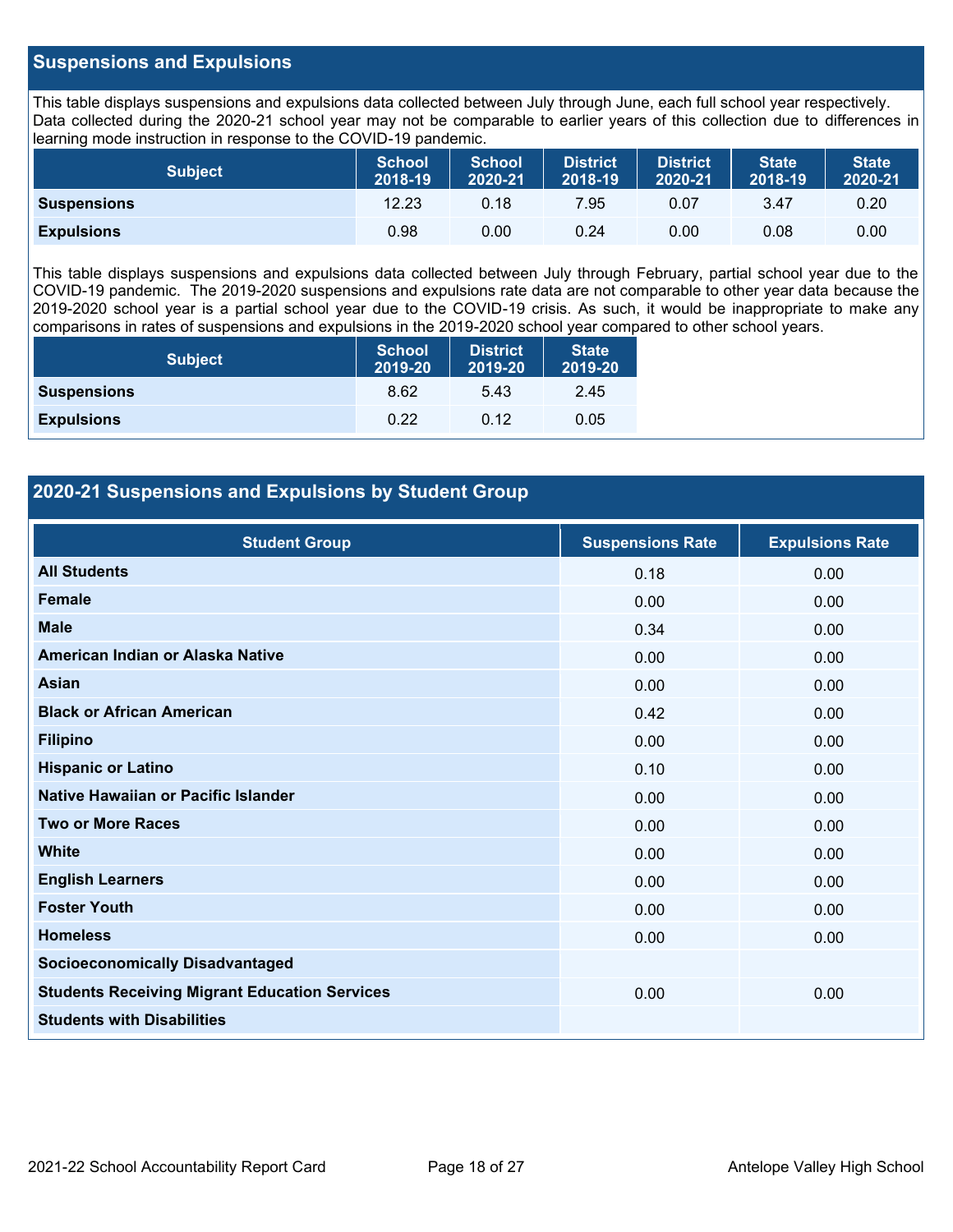#### **2021-22 School Safety Plan**

The School Safety Plan was updated in February 2021. It was discussed and approved by the School Site Council at the February 18, 2021 SSC meeting. The school safety/disaster plans are reviewed and updated each December by the Director of School Site Safety. The plan is then reviewed by site stakeholders and updated as needed. AVHS regularly implements safety/disaster training and drills for staff and students. Activities are planned on an ongoing basis encouraging community support of AVHS and its efforts to improve school safety. At Antelope Valley High School, we reduced the number of entrance points, and student IDs are checked at entrances, and throughout the day. We also are following a new visitor check-in procedure using Secure Check-In. AVHS School Safety Plan- A complete copy of the School Safety Plan can be obtained in the Administration Office or viewed on the school website at www.avhs.org.

Brief Outline:

- 1. Crisis Intervention Information
- 2. School Expectations
- 3. Discipline
	- a. Discipline Expectations
	- b. Discipline Chart
	- c. Infraction Definitions
- 4. Policy and Procedures
	- a. Child Abuse Reporting
	- b. Dangerous student notifications
	- c. Safe Ingress and Egress
	- d. Discrimination/Sexual Harassment Policies
	- e. Dress Code Policies
	- f. Safe and Orderly Environment
	- g. Hate Crime Reporting
- 5. Disaster Preparedness
	- a. Emergency Preparedness Plan
	- b. Disaster Plan
	- c. Disaster Forms
- 6. Support Groups
- 7. Maps

At Antelope Valley High School, we reduced the number of entrance points, and student IDs are checked at entrances, and throughout the day. We also are following a new visitor check-in procedure using Secure Check-In. Additionally, we have added an advisory period twice a week which enables school administrators and counselors to have classroom conversations regarding safety and a positive campus climate.

District Statement: We want our community to be aware of our continued commitment to safety which includes multiple, proactive approaches to fortifying security throughout our schools.

In April and June 2018, we conducted safety reviews of our campuses that resulted in the implementation of enhanced safety measures. These measures vary by school and include enhanced fencing, additional security and counseling personnel, updated surveillance cameras, front entrance modifications, and door locking devices. We also incorporated additional training with the Lancaster Sheriff's Station and revised student, staff and visitor identification processes.

For more than 25 years, we have had a dedicated school deputy on campus each day. In addition to this, we continue to focus on our students' social emotional needs through various programs and counseling outreach, provide safety training to our students and staff, and underscore the importance of vigilance through "See Something, Say Something." Our district and site websites have links to confidential student referral forms, where students and parents are able to submit safety concerns for administration to address.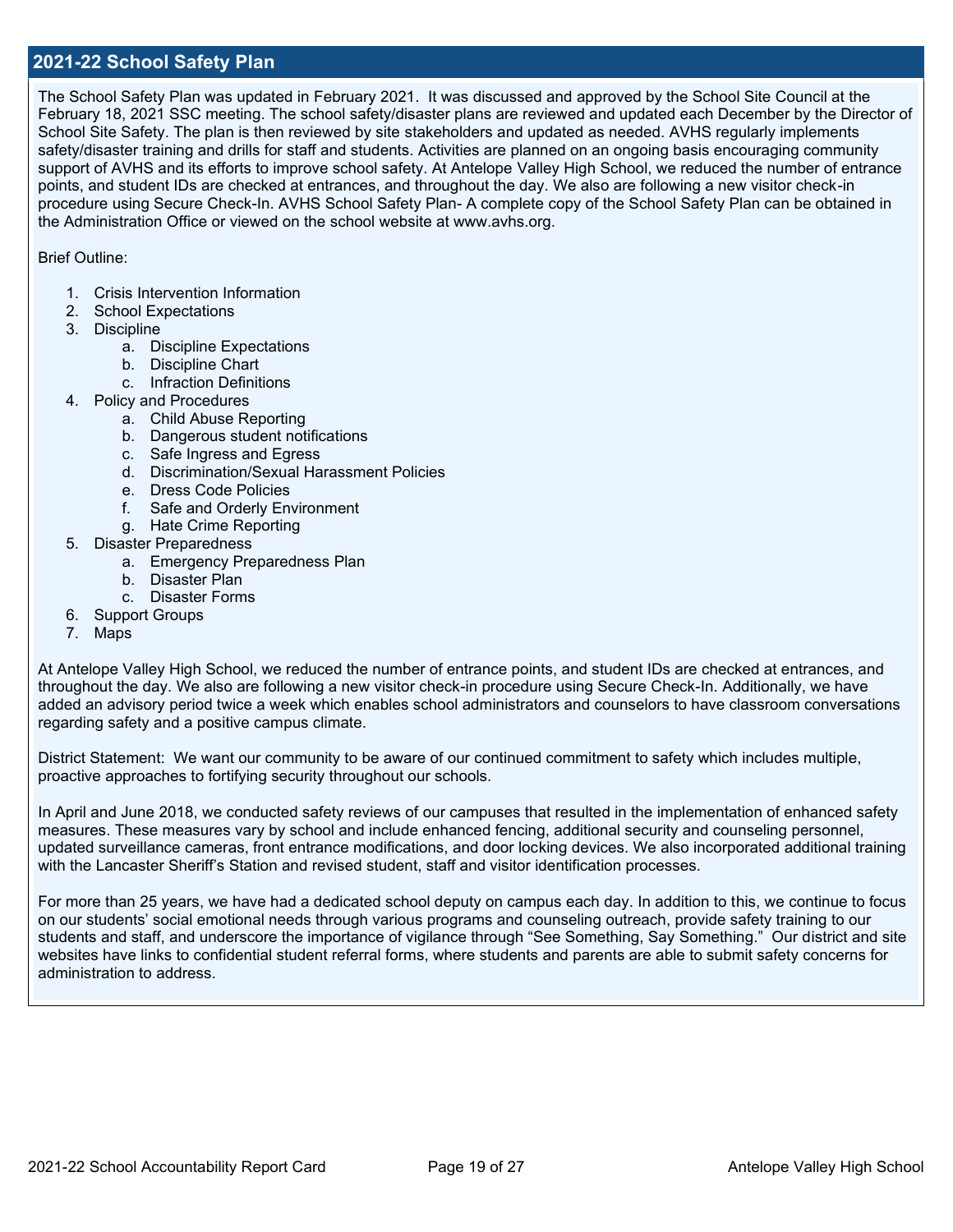#### **2018-19 Secondary Average Class Size and Class Size Distribution**

This table displays the 2018-19 average class size and class size distribution. The columns titled "Number of Classes" indicates how many classes fall into each size category (a range of total students per classroom). At the secondary school level, this information is reported by subject area rather than grade level.

| <b>Subject</b>               | <b>Average</b><br><b>Class</b><br><b>Size</b> | Number of Classes with<br><b>1-22 Students</b> | <b>Number of Classes with</b><br>23-32 Students | <b>Number of Classes with</b><br>33+ Students |
|------------------------------|-----------------------------------------------|------------------------------------------------|-------------------------------------------------|-----------------------------------------------|
| <b>English Language Arts</b> | 18                                            | 57                                             | 19                                              | 22                                            |
| <b>Mathematics</b>           | 21                                            | 31                                             | 22                                              | 16                                            |
| <b>Science</b>               | 23                                            | 20                                             | 19                                              | 12                                            |
| <b>Social Science</b>        | 22                                            | 27                                             | 11                                              | 22                                            |

#### **2019-20 Secondary Average Class Size and Class Size Distribution**

This table displays the 2019-20 average class size and class size distribution. The columns titled "Number of Classes" indicates how many classes fall into each size category (a range of total students per classroom). At the secondary school level, this information is reported by subject area rather than grade level.

| <b>Subject</b>               | <b>Average</b><br><b>Class</b><br><b>Size</b> | Number of Classes with<br><b>1-22 Students</b> | 23-32 Students | Number of Classes with   Number of Classes with<br>33+ Students |
|------------------------------|-----------------------------------------------|------------------------------------------------|----------------|-----------------------------------------------------------------|
| <b>English Language Arts</b> | 18                                            | 53                                             | 23             | 17                                                              |
| <b>Mathematics</b>           | 17                                            | 44                                             | 26             | 8                                                               |
| <b>Science</b>               | 19                                            | 23                                             | 11             | 12                                                              |
| <b>Social Science</b>        | 19                                            | 33                                             | 13             | 13                                                              |

#### **2020-21 Secondary Average Class Size and Class Size Distribution**

This table displays the 2020-21 average class size and class size distribution. The columns titled "Number of Classes" indicates how many classes fall into each size category (a range of total students per classroom). At the secondary school level, this information is reported by subject area rather than grade level.

| <b>Subject</b>               | <b>Average</b><br><b>Class</b><br><b>Size</b> | <b>1-22 Students</b> | Number of Classes with   Number of Classes with   Number of Classes with<br>23-32 Students | 33+ Students |
|------------------------------|-----------------------------------------------|----------------------|--------------------------------------------------------------------------------------------|--------------|
| <b>English Language Arts</b> | 16                                            | 62                   | 22                                                                                         | 11           |
| <b>Mathematics</b>           |                                               | 41                   | 24                                                                                         | 9            |
| <b>Science</b>               | 15                                            | 32                   | 10                                                                                         | 8            |
| <b>Social Science</b>        | 15                                            | 46                   |                                                                                            | 11           |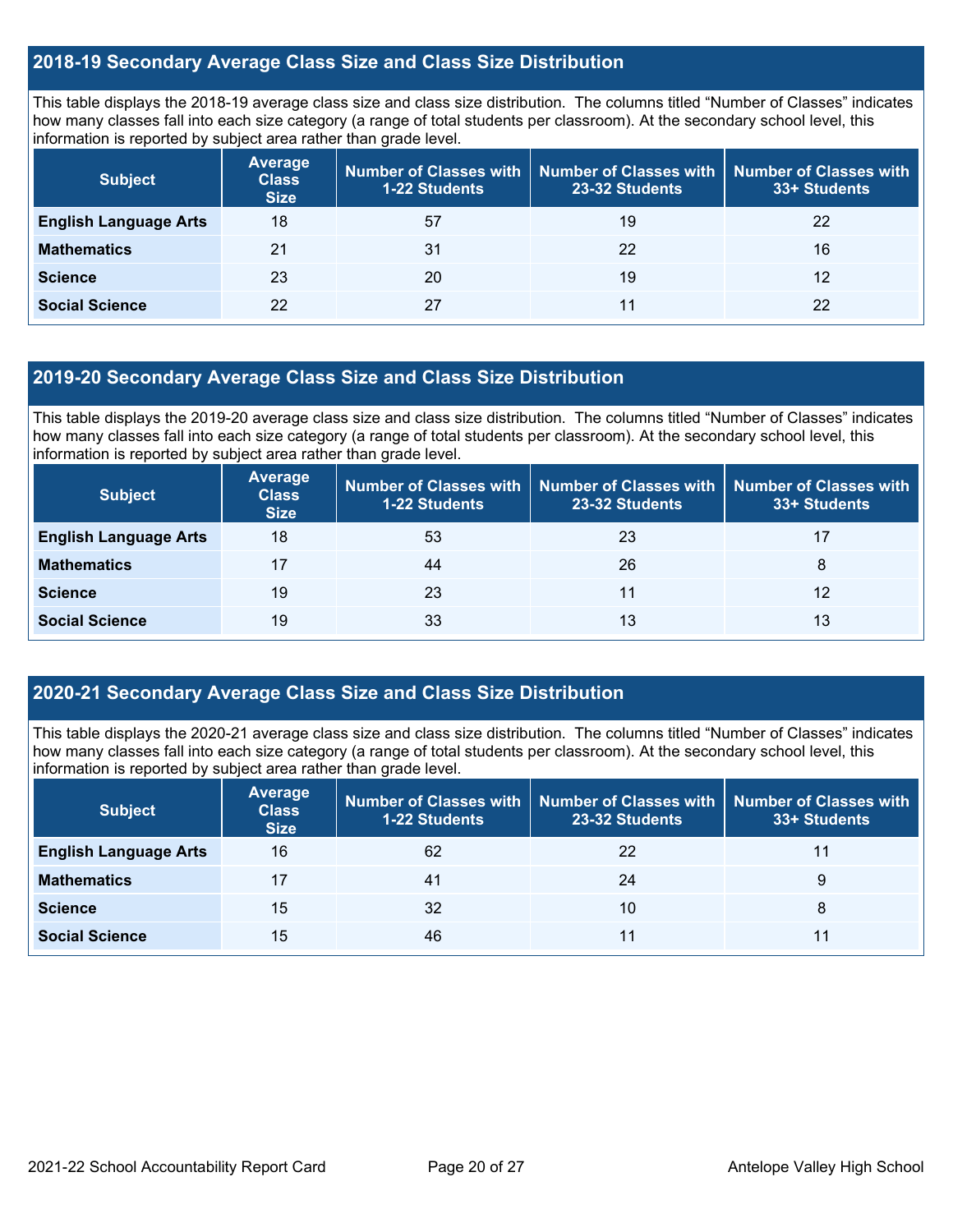#### **2020-21 Ratio of Pupils to Academic Counselor**

This table displays the ratio of pupils to Academic Counselor. One full time equivalent (FTE) equals one staff member working full time; one FTE could also represent two staff members who each work 50 percent of full time.

| <b>Title</b>                        | <b>Ratio</b> |
|-------------------------------------|--------------|
| <b>Pupils to Academic Counselor</b> | 241.2        |

## **2020-21 Student Support Services Staff**

This table displays the number of FTE support staff assigned to this school. One full time equivalent (FTE) equals one staff member working full time; one FTE could also represent two staff members who each work 50 percent of full time.

| <b>Title</b>                                                         | <b>Number of FTE Assigned to School</b> |
|----------------------------------------------------------------------|-----------------------------------------|
| <b>Counselor (Academic, Social/Behavioral or Career Development)</b> | 6                                       |
| Library Media Teacher (Librarian)                                    | $\Omega$                                |
| Library Media Services Staff (Paraprofessional)                      | $\mathbf{0}$                            |
| <b>Psychologist</b>                                                  | 2                                       |
| <b>Social Worker</b>                                                 | $\mathbf{0}$                            |
| <b>Speech/Language/Hearing Specialist</b>                            | 0.5                                     |
| <b>Resource Specialist (non-teaching)</b>                            | $\Omega$                                |
| <b>Other</b>                                                         | 1.8                                     |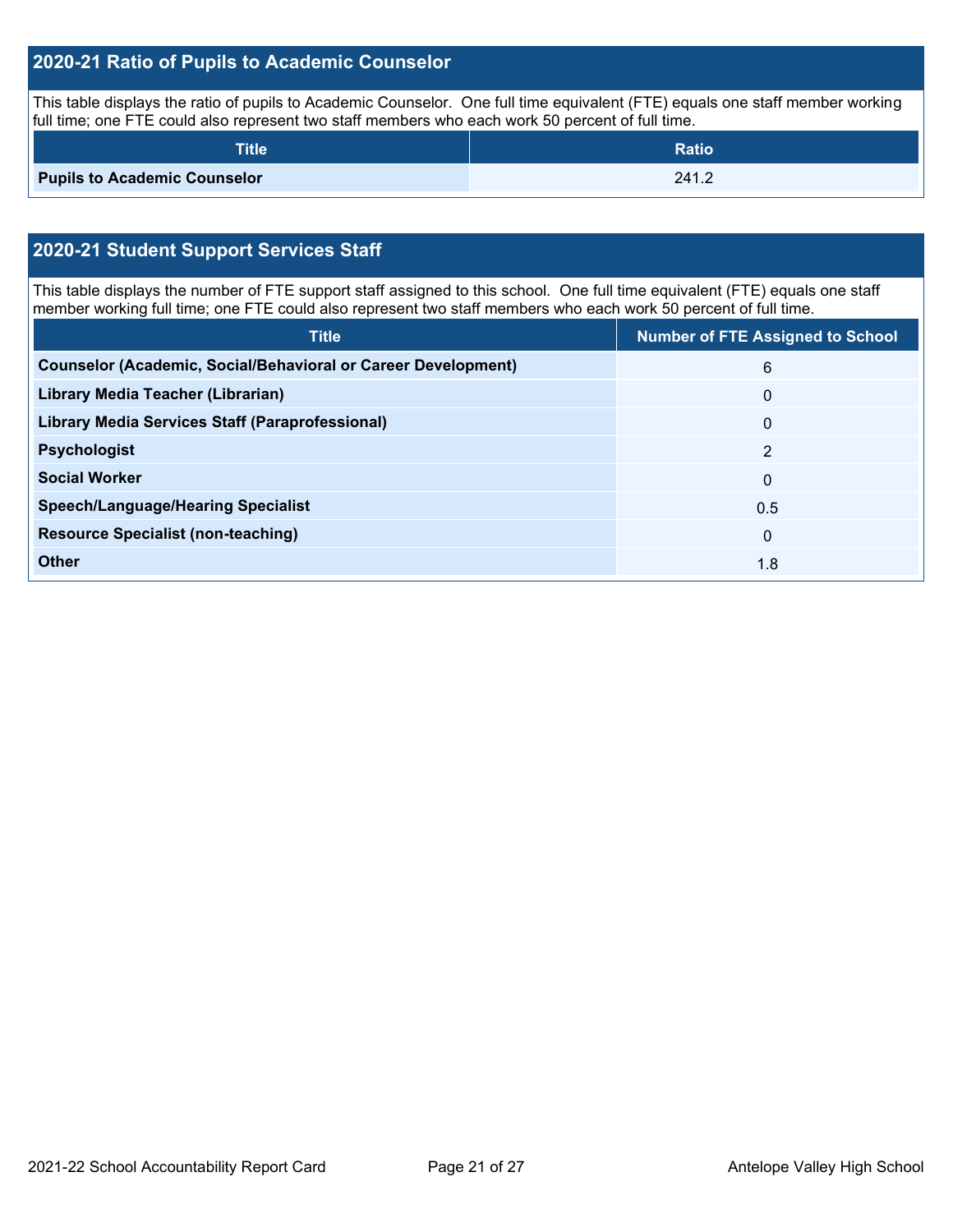#### **2019-20 Expenditures Per Pupil and School Site Teacher Salaries**

This table displays the 2019-20 expenditures per pupil and average teach salary for this school. Cells with N/A values do not require data.

| <b>Level</b>                                         | <b>Total</b><br><b>Expenditures</b><br><b>Per Pupil</b> | <b>Expenditures</b><br><b>Per Pupil</b><br>(Restricted) | <b>Expenditures</b><br><b>Per Pupil</b><br>(Unrestricted) | <b>Average</b><br><b>Teacher</b><br><b>Salary</b> |
|------------------------------------------------------|---------------------------------------------------------|---------------------------------------------------------|-----------------------------------------------------------|---------------------------------------------------|
| <b>School Site</b>                                   | \$11,407.77                                             | \$3,701.45                                              | \$7,706.32                                                | \$116,669.48                                      |
| <b>District</b>                                      | N/A                                                     | N/A                                                     | \$6,327.41                                                | \$82,536                                          |
| <b>Percent Difference - School Site and District</b> | N/A                                                     | N/A                                                     | 19.7                                                      | 34.3                                              |
| <b>State</b>                                         |                                                         |                                                         | \$8,444                                                   | \$92,222                                          |
| <b>Percent Difference - School Site and State</b>    | N/A                                                     | N/A                                                     | $-9.1$                                                    | 23.4                                              |

#### **2020-21 Types of Services Funded**

AVHS has leveraged its Title I and Local Control funding to provide a vast amount of professional development to teachers and after school tutoring for our students. It also has paid for various technologies to be updated and utilized within the classroom. Active Expression, or "clicker," technology has been purchased for all math and science classrooms to be used by students in conjunction with Promethean Boards in each of these classrooms. Four classroom sets of chrome books were order to help students with research and instruction. Additionally, district allocated funding through mini-grants will be used to increase available technology and student access. Promethean Boards have been purchased for each classroom in 2020. Students have been given a chromebook, headset, and hotspot to support distance learning 2020.

AVHS has multiple programs in order to assist students such as AAMI (African American Male Initiative), AAFI (African American Female Initiative), AVEA (Antelope Valley Education Alliance), Why Try through our Opportunity Classes, Foster Youth Support, Probation Program, and Counseling Services.

AVHS received Silver Recognition for PBIS (Positive Behavioral Intervention Support) and has been recognized for the successful implementation of the new Student Support Center (SSC) on campus. AVHS uses the SSC room to support students social-emotional well being, behaviors, and academics. Mentors are located in the SSC room and they provide support to students who are at risk.

Professional Development and Programs:

PBIS - Funding and training has been provided to encourage positive supports for students both in and out of the classroom. Catapult - AVHS has contracted with Catapult to provide professional development to the instructional leadership on campus to better support teachers. Teachers have been trained on using the Core Instructional Model which guides teachers through an efficient and effective lesson plan. Teachers know the importance of activating relevant knowledge, teacher input, student active participation, and identifying student success. Instructional partners utilize coaching conversations to support teachers and help teachers provide meaningful and powerful lessons to their students.

DigiCoach - AVHS has contracted with DigiCoach to provide a data tool which is used to improve instruction for all students. PSAT - AVHS administered the PSAT school-wide to all 9th, 10th, and 11th grade students in order to be able to gather data and improve SAT scores.

SAT - AVHS administered the SAT to Juniors. AP Exams were offered to students in May 2020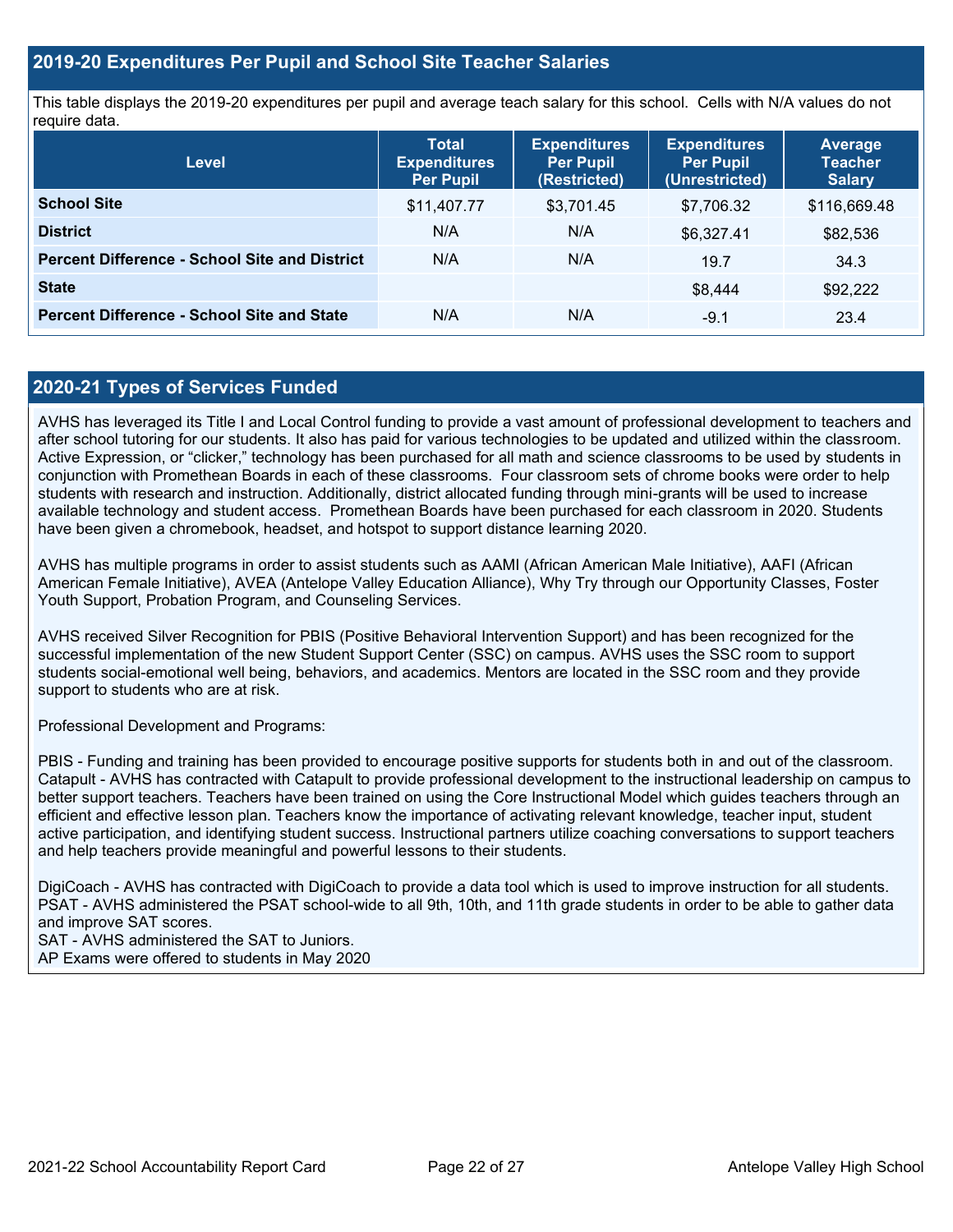### **2019-20 Teacher and Administrative Salaries**

This table displays the 2019-20 Teacher and Administrative salaries. For detailed information on salaries, see the CDE Certification Salaries & Benefits web page at [http://www.cde.ca.gov/ds/fd/cs/.](http://www.cde.ca.gov/ds/fd/cs/)

| Category                                             | <b>District</b><br><b>Amount</b> | <b>State Average</b><br>for Districts<br>in Same Category |  |
|------------------------------------------------------|----------------------------------|-----------------------------------------------------------|--|
| <b>Beginning Teacher Salary</b>                      | \$43,341                         | \$54,687                                                  |  |
| <b>Mid-Range Teacher Salary</b>                      | \$78,888                         | \$92,222                                                  |  |
| <b>Highest Teacher Salary</b>                        | \$111,782                        | \$114,208                                                 |  |
| <b>Average Principal Salary (Elementary)</b>         | \$0                              | \$143,647                                                 |  |
| <b>Average Principal Salary (Middle)</b>             | \$0                              | \$145,785                                                 |  |
| <b>Average Principal Salary (High)</b>               | \$137,990                        | \$162,322                                                 |  |
| <b>Superintendent Salary</b>                         | \$308,342                        | \$258,950                                                 |  |
| <b>Percent of Budget for Teacher Salaries</b>        | 30%                              | 32%                                                       |  |
| <b>Percent of Budget for Administrative Salaries</b> | 5%                               | 5%                                                        |  |

### **2020-21 Advanced Placement (AP) Courses**

| This table displays the percent of student in AP courses at this school. |      |
|--------------------------------------------------------------------------|------|
| <b>Percent of Students in AP Courses</b>                                 | 20.4 |

This table displays the number of AP courses offered at this school where there are student course enrollments of at least one student.

| <b>Subject</b>                  | <b>Number of AP Courses Offered</b> |
|---------------------------------|-------------------------------------|
| <b>Computer Science</b>         | 0                                   |
| <b>English</b>                  | 4                                   |
| <b>Fine and Performing Arts</b> | $\mathbf 0$                         |
| <b>Foreign Language</b>         | 3                                   |
| <b>Mathematics</b>              | 4                                   |
| <b>Science</b>                  | 4                                   |
| <b>Social Science</b>           | 8                                   |
| <b>Total AP Courses Offered</b> | 23                                  |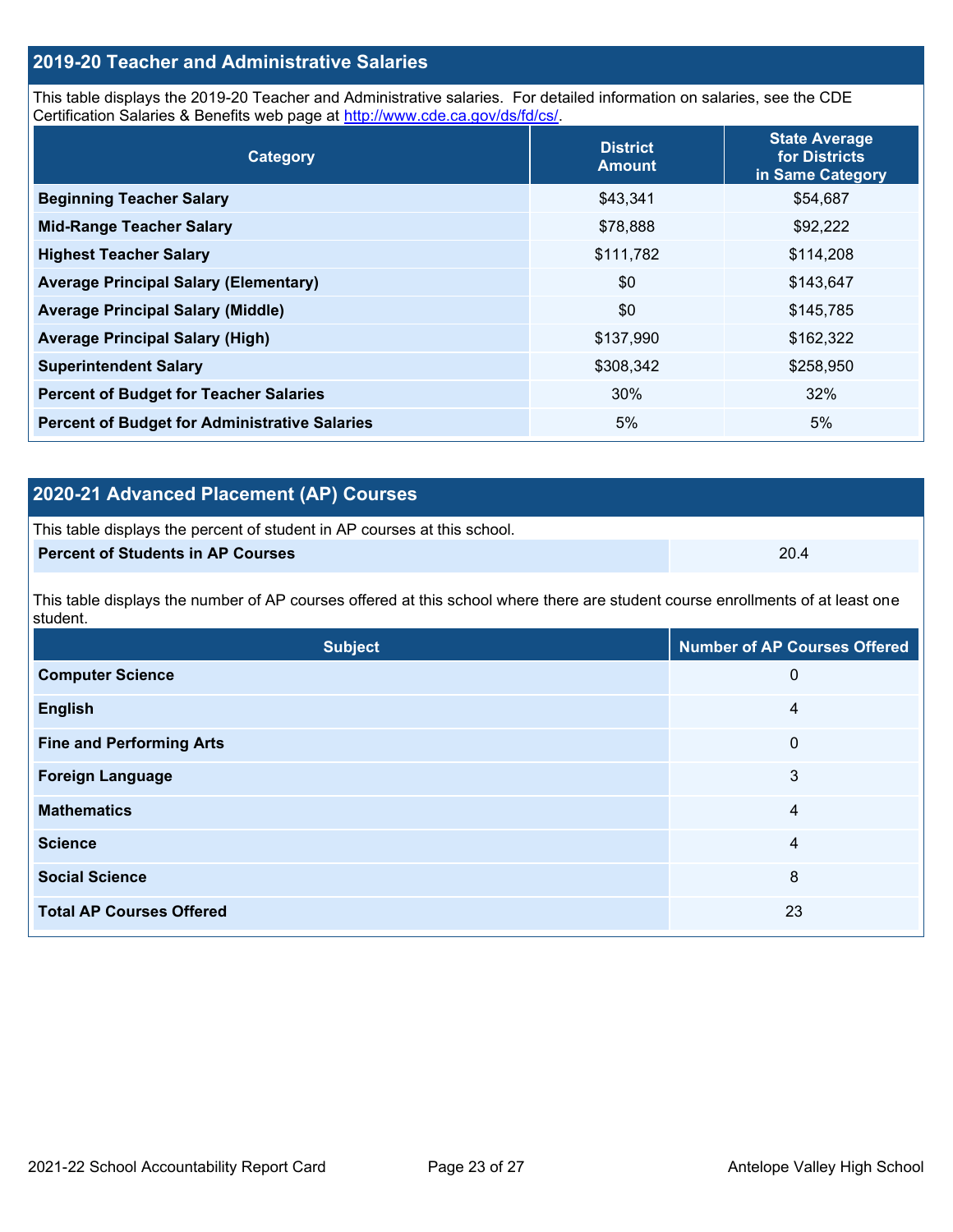#### **Professional Development**

Antelope Valley High School uses multiple measures when developing plans for site professional development:

- 1. Information gathered from LCAP derived from community/parent input
- 2. Technology surveys given to staff
- 3. Input from Instructional coaches, department chairs and administration based on interaction/observation of staff.
- 4. Information gathered from site data. (ie. grade distribution, district interim assessment, etc.)
- 5. Information gathered from staff attended conferences.
- 6. Information gathered thought California Healthy Kids Survey

The delivery of site professional development is also done through multiple measures:

- 1. Mandatory monthly faculty meetings
- 2. Mandatory monthly department meetings
- 3. Monthly optional paid professional development
- 4. District offered professional development
- 5. Hours are available for individuals or departments to use.

Teachers are supported after professional development is offered, through:

- 1. Classroom walkthroughs
- 2. Support from site instructional partners
- 3. Formal and informal observations conducted by administration
- 4. Plan for professional growth meetings scheduled at the beginning of the year and reviewed throughout the school year.
- 5. Support from peers
- 6. Starting 2nd semester of the 2014-15 school year we began using software (DigiCoach) to help gather information through class visits to help gauge the effectiveness of professional development and provide feedback to staff.
- 7. Focus on sending teachers to AP training as needed.
- 8. Instructional Partners who conduct class visits, meet with teachers and make themselves available to assist teachers where needed. (Lesson development, classroom management, technology use, etc.)

This table displays the number of school days dedicated to staff development and continuous improvement.

| <b>Subject</b>                                                                  |       | 2019-20   2020-21   2021-22 |     |
|---------------------------------------------------------------------------------|-------|-----------------------------|-----|
| Number of school days dedicated to Staff Development and Continuous Improvement | $20+$ | $20+$                       | 20+ |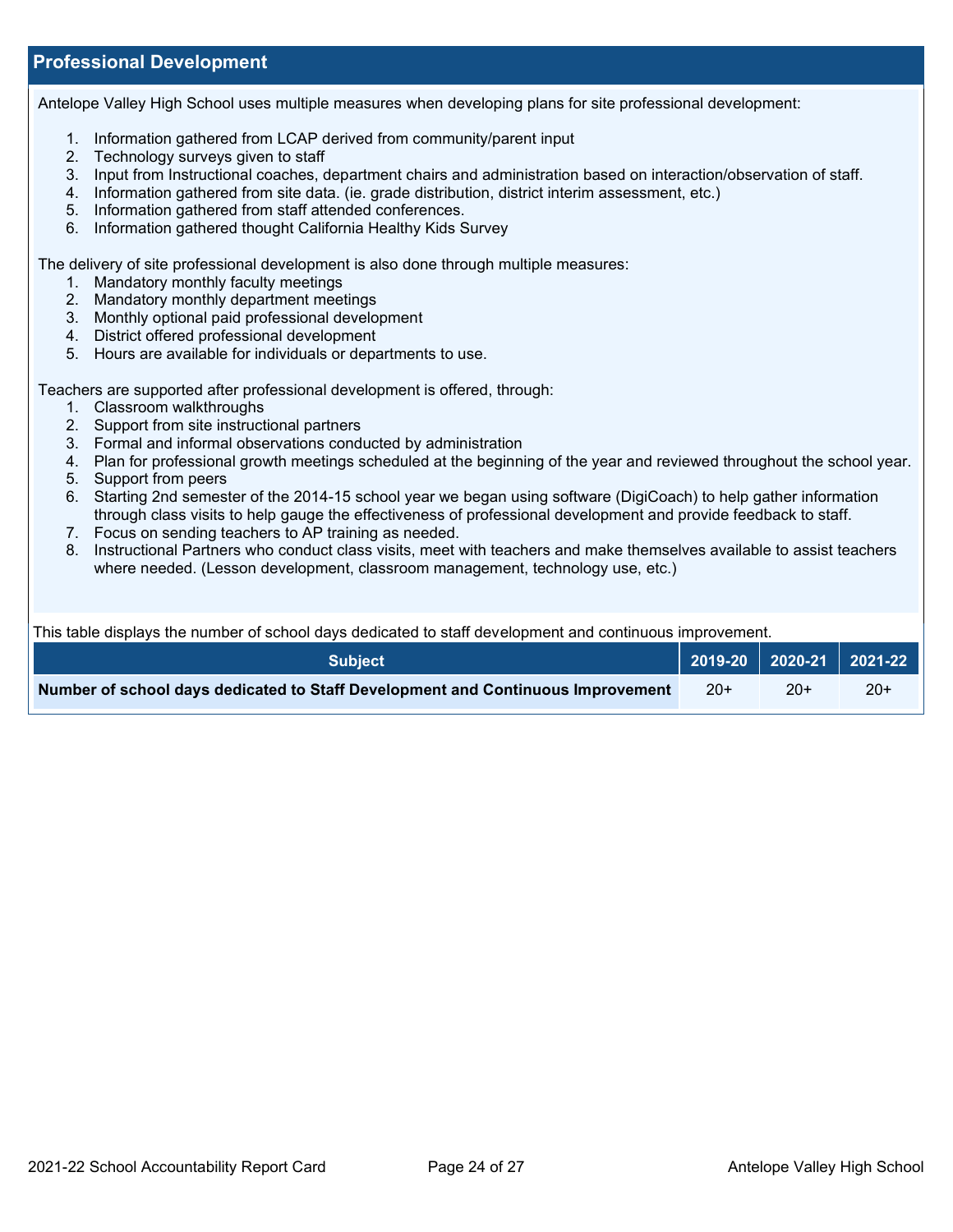# **Antelope Valley Union High School District 2020-21 Local Accountability Report Card (LARC) Addendum**

## **Local Accountability Report Card (LARC) Addendum**

**2020-21 Local Accountability Report Card (LARC) Addendum Overview**



On July 14, 2021, the California State Board of Education (SBE) determined that the California Department of Education (CDE) will use the SARC as the mechanism to conduct a one-time data collection of the LEA-level aggregate test results of all school's local assessments administered during the 2020–2021 school year in order to meet the federal Every Students Succeeds Act (ESSA) reporting requirement for the Local Educational Agency Accountability Report Cards (LARCs).

Each local educational agency (LEA) is responsible for preparing and posting their annual LARC in accordance with the federal ESSA. As a courtesy, the CDE prepares and posts the LARCs on behalf of all LEAs.

Only for the 2020–2021 school year and the 2020–2021 LARCs, LEAs are required to report their aggregate local assessments test results at the LEA-level to the CDE by populating the tables below via the SARC. These data will be used to meet the LEAs' federal requirement for their LARCs. Note that it is the responsibility of the school and LEA to ensure that all student privacy and suppression rules are in place when reporting data in Tables 3 and 4 in the Addendum, as applicable.

The tables below are not part of the SBE approved 2020–2021 SARC template but rather are the mechanism by which these required data will be collected from LEAs.

For purposes of the LARC and the following tables, an LEA is defined as a school district, a county office of education, or a direct funded charter school.

| <b>2021-22 District Contact Information</b> |                                            |  |  |  |
|---------------------------------------------|--------------------------------------------|--|--|--|
| <b>District Name</b>                        | Antelope Valley Union High School District |  |  |  |
| <b>Phone Number</b>                         | 661-948-7655                               |  |  |  |
| Superintendent                              | Greg Nehen                                 |  |  |  |
| <b>Email Address</b>                        | gnehen@avhsd.org                           |  |  |  |
| <b>District Website Address</b>             | www.avdistrict.org                         |  |  |  |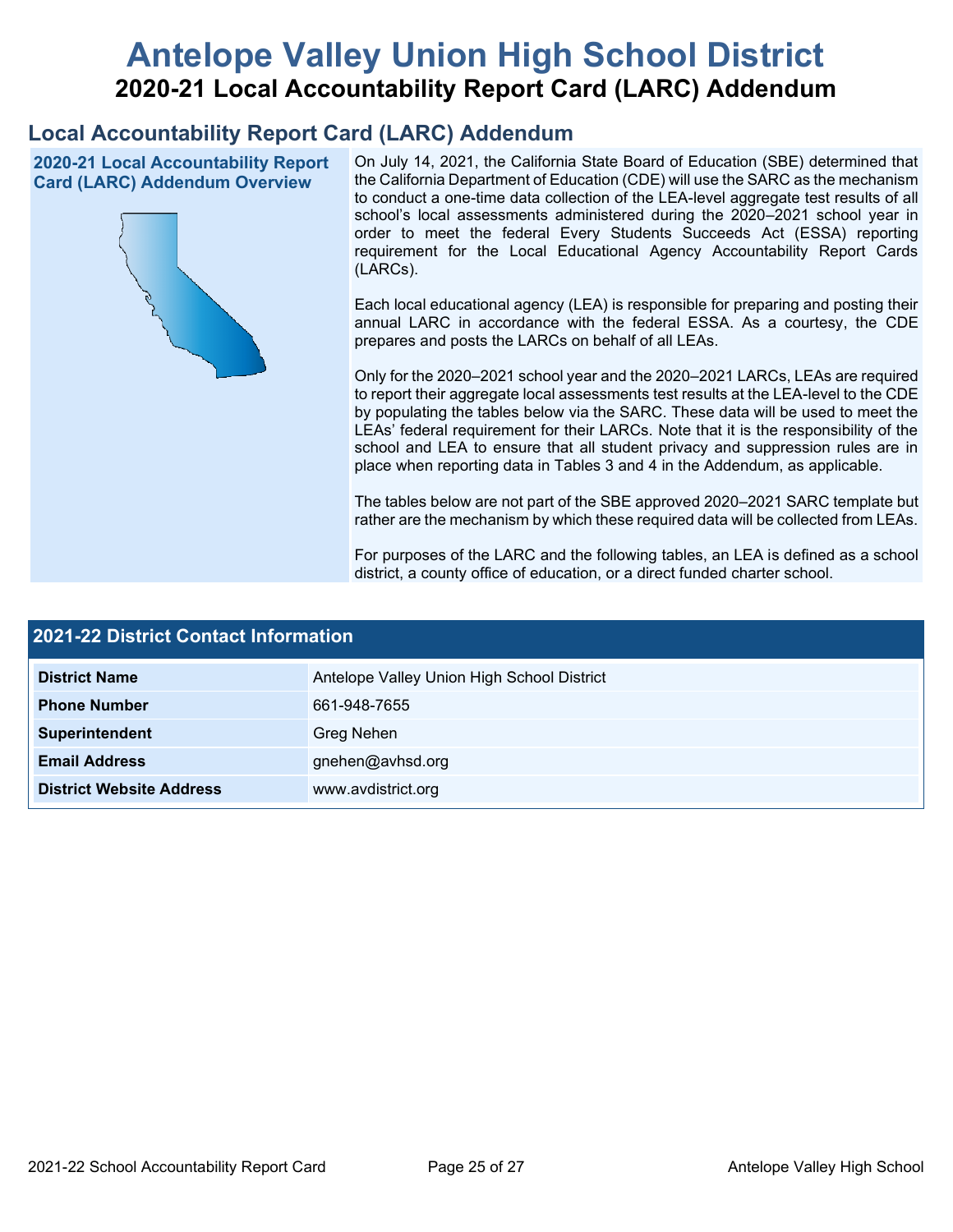#### **2020-21 CAASPP Test Results in ELA by Student Group**

This table displays CAASPP test results in ELA by student group for students grades three through eight and grade eleven taking and completing a state-administered assessment. The CDE will populate this table for schools in cases where the school administered the CAASPP assessment. In cases where the school administered a local assessment instead of CAASPP, the CDE will populate this table with "NT" values, meaning this school did not test students using the CAASPP. See the local assessment(s) table for more information.

| <b>CAASPP</b><br><b>Student Groups</b>               | <b>CAASPP</b><br><b>Total</b><br><b>Enrollment</b> | <b>CAASPP</b><br><b>Number</b><br><b>Tested</b> | <b>CAASPP</b><br><b>Percent</b><br><b>Tested</b> | <b>CAASPP</b><br><b>Percent</b><br><b>Not Tested</b> | <b>CAASPP</b><br><b>Percent</b><br>Met or<br><b>Exceeded</b> |
|------------------------------------------------------|----------------------------------------------------|-------------------------------------------------|--------------------------------------------------|------------------------------------------------------|--------------------------------------------------------------|
| <b>All Students</b>                                  | 5010                                               | <b>NT</b>                                       | <b>NT</b>                                        | <b>NT</b>                                            | <b>NT</b>                                                    |
| <b>Female</b>                                        | 2507                                               | <b>NT</b>                                       | <b>NT</b>                                        | <b>NT</b>                                            | <b>NT</b>                                                    |
| <b>Male</b>                                          | 2503                                               | <b>NT</b>                                       | <b>NT</b>                                        | <b>NT</b>                                            | <b>NT</b>                                                    |
| American Indian or Alaska Native                     | 14                                                 | <b>NT</b>                                       | <b>NT</b>                                        | <b>NT</b>                                            | <b>NT</b>                                                    |
| <b>Asian</b>                                         | 71                                                 | <b>NT</b>                                       | <b>NT</b>                                        | <b>NT</b>                                            | <b>NT</b>                                                    |
| <b>Black or African American</b>                     | 805                                                | <b>NT</b>                                       | <b>NT</b>                                        | <b>NT</b>                                            | NT                                                           |
| <b>Filipino</b>                                      | 80                                                 | <b>NT</b>                                       | <b>NT</b>                                        | <b>NT</b>                                            | <b>NT</b>                                                    |
| <b>Hispanic or Latino</b>                            | 3235                                               | <b>NT</b>                                       | <b>NT</b>                                        | <b>NT</b>                                            | <b>NT</b>                                                    |
| <b>Native Hawaiian or Pacific Islander</b>           | --                                                 | <b>NT</b>                                       | <b>NT</b>                                        | <b>NT</b>                                            | <b>NT</b>                                                    |
| <b>Two or More Races</b>                             | 265                                                | <b>NT</b>                                       | <b>NT</b>                                        | <b>NT</b>                                            | <b>NT</b>                                                    |
| <b>White</b>                                         | 536                                                | <b>NT</b>                                       | <b>NT</b>                                        | <b>NT</b>                                            | <b>NT</b>                                                    |
| <b>English Learners</b>                              | 398                                                | <b>NT</b>                                       | <b>NT</b>                                        | <b>NT</b>                                            | <b>NT</b>                                                    |
| <b>Foster Youth</b>                                  | 98                                                 | <b>NT</b>                                       | <b>NT</b>                                        | <b>NT</b>                                            | <b>NT</b>                                                    |
| <b>Homeless</b>                                      | 68                                                 | <b>NT</b>                                       | <b>NT</b>                                        | <b>NT</b>                                            | <b>NT</b>                                                    |
| <b>Military</b>                                      | 83                                                 | <b>NT</b>                                       | <b>NT</b>                                        | <b>NT</b>                                            | <b>NT</b>                                                    |
| <b>Socioeconomically Disadvantaged</b>               | 3630                                               | <b>NT</b>                                       | <b>NT</b>                                        | <b>NT</b>                                            | <b>NT</b>                                                    |
| <b>Students Receiving Migrant Education Services</b> | 28                                                 | <b>NT</b>                                       | <b>NT</b>                                        | <b>NT</b>                                            | NT                                                           |
| <b>Students with Disabilities</b>                    | 766                                                | <b>NT</b>                                       | <b>NT</b>                                        | <b>NT</b>                                            | NT                                                           |